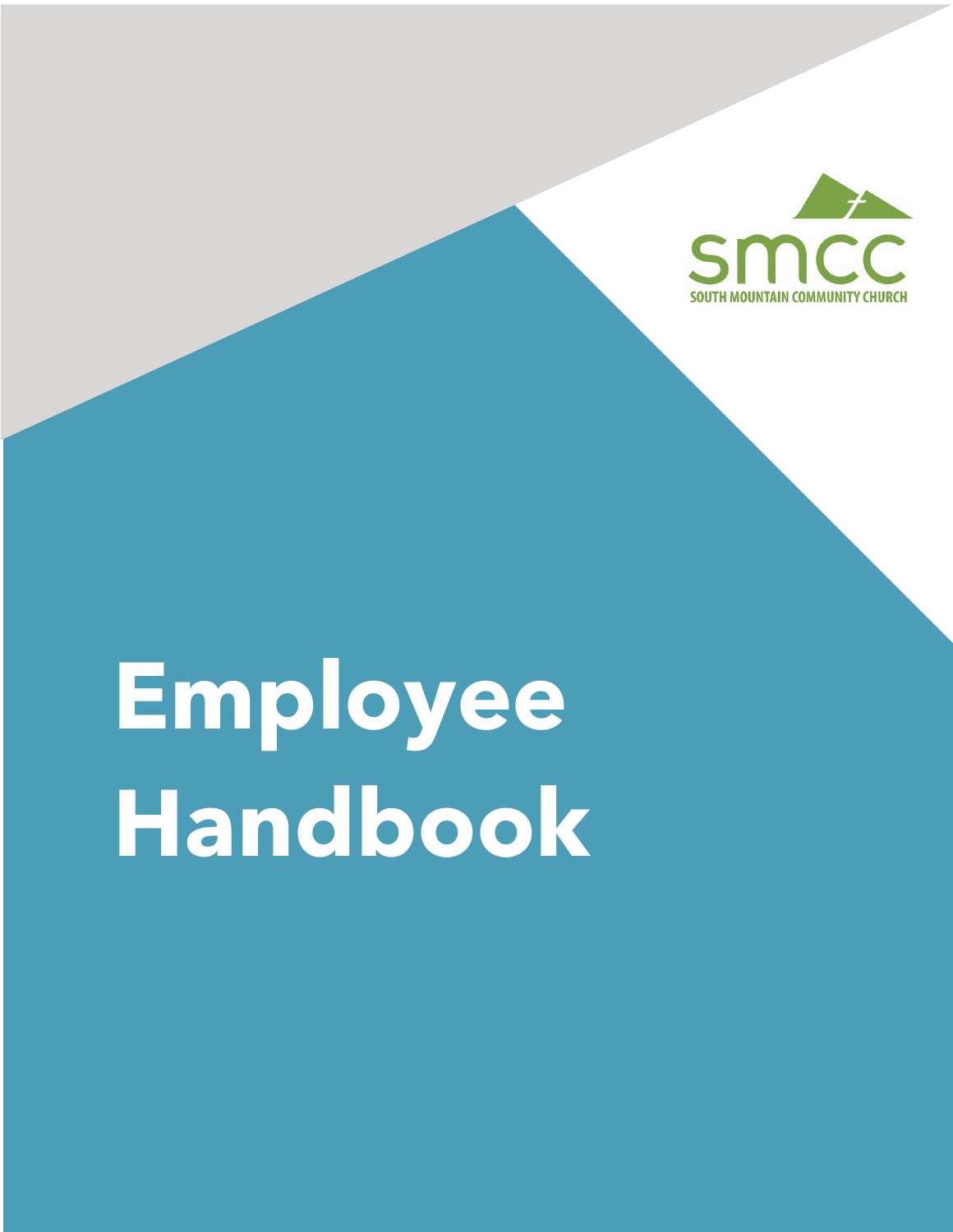## **Welcome**

Welcome to South Mountain Community Church (SMCC)! We are delighted that you have chosen to join our organization and hope that you will enjoy a long and successful career with us. As you become familiar with our culture and mission, we hope you will take advantage of opportunities to enhance your career and further SMCC's goals.

You are joining an organization that is driven by a passion to spread the fame of Jesus Christ. With your active involvement, dedication, and support, SMCC will continue to achieve its goals. We sincerely hope you will take pride in being an important part of SMCC.

Please take time to review the policies contained in this handbook. If you have questions, feel free to ask your supervisor or to contact Human Resources (HR).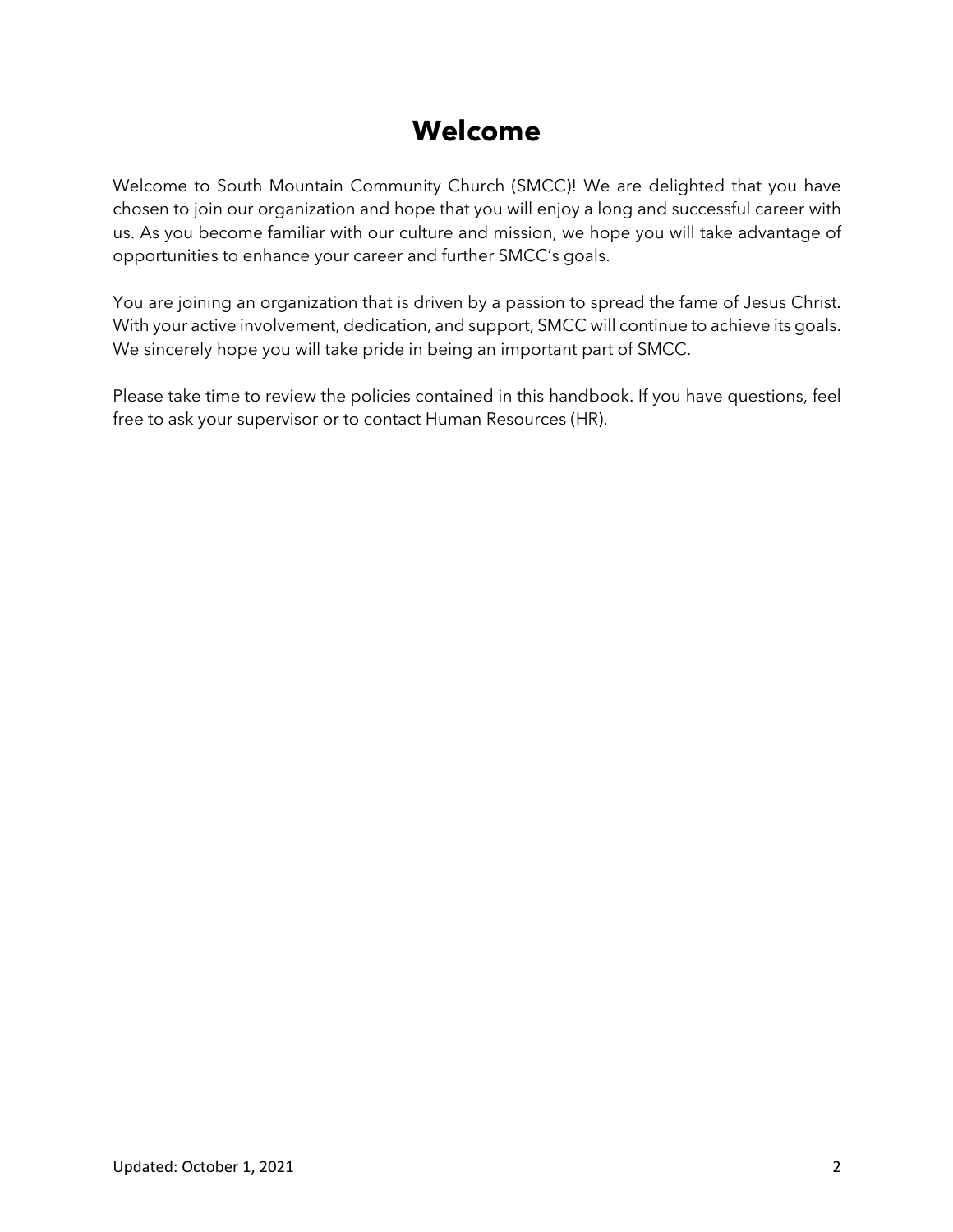# **TABLE OF CONTENTS**

#### **About SMCC**

| Mission<br>Vision & Values                                                                                                                                                                                                                                                                                                         | 5<br>5                                                                                                                                                                                                                                              |
|------------------------------------------------------------------------------------------------------------------------------------------------------------------------------------------------------------------------------------------------------------------------------------------------------------------------------------|-----------------------------------------------------------------------------------------------------------------------------------------------------------------------------------------------------------------------------------------------------|
|                                                                                                                                                                                                                                                                                                                                    | 6                                                                                                                                                                                                                                                   |
|                                                                                                                                                                                                                                                                                                                                    | 7                                                                                                                                                                                                                                                   |
|                                                                                                                                                                                                                                                                                                                                    |                                                                                                                                                                                                                                                     |
| <b>Equal Opportunity</b><br>Americans with Disabilities Act (ADA) and Reasonable Accommodation<br><b>Commitment to Diversity</b><br>Harassment and Complaint Procedure<br><b>Complaint Procedure</b>                                                                                                                               | 9<br>9<br>10<br>10<br>12                                                                                                                                                                                                                            |
|                                                                                                                                                                                                                                                                                                                                    |                                                                                                                                                                                                                                                     |
| Conflicts of Interest<br>Confidential Information                                                                                                                                                                                                                                                                                  | 13<br>13                                                                                                                                                                                                                                            |
|                                                                                                                                                                                                                                                                                                                                    |                                                                                                                                                                                                                                                     |
| <b>Employment Classification</b><br>Paychecks, Workweek and Hours of Work<br><b>Time Records</b><br>Overtime<br>Deductions from Pay<br><b>Pastoral Compensation</b><br>Separation from Employment                                                                                                                                  | 14<br>14<br>15<br>15<br>15<br>15<br>17                                                                                                                                                                                                              |
|                                                                                                                                                                                                                                                                                                                                    |                                                                                                                                                                                                                                                     |
| Drug-Free and Alcohol-Free Workplace<br>Attendance<br>Job Performance<br>Outside Employment<br>Consensual Personal Relationships<br>Dress and Grooming<br>Care for the Vulnerable<br>Social Media Acceptable Use<br>Computers, Internet, E-Mail, and Other Resources<br><b>Disciplinary Procedure</b><br>Expenses<br>Gas & Mileage | 18<br>18<br>18<br>18<br>19<br>19<br>19<br>19<br>20<br>21<br>21<br>21<br>21                                                                                                                                                                          |
|                                                                                                                                                                                                                                                                                                                                    | Employment at Will<br><b>Employee Code of Ethics</b><br><b>Equal Opportunity and Commitment to Diversity</b><br><b>Conflicts of Interest and Confidentiality</b><br><b>Employment Relationship</b><br><b>Workplace Guidelines</b><br><b>Budgets</b> |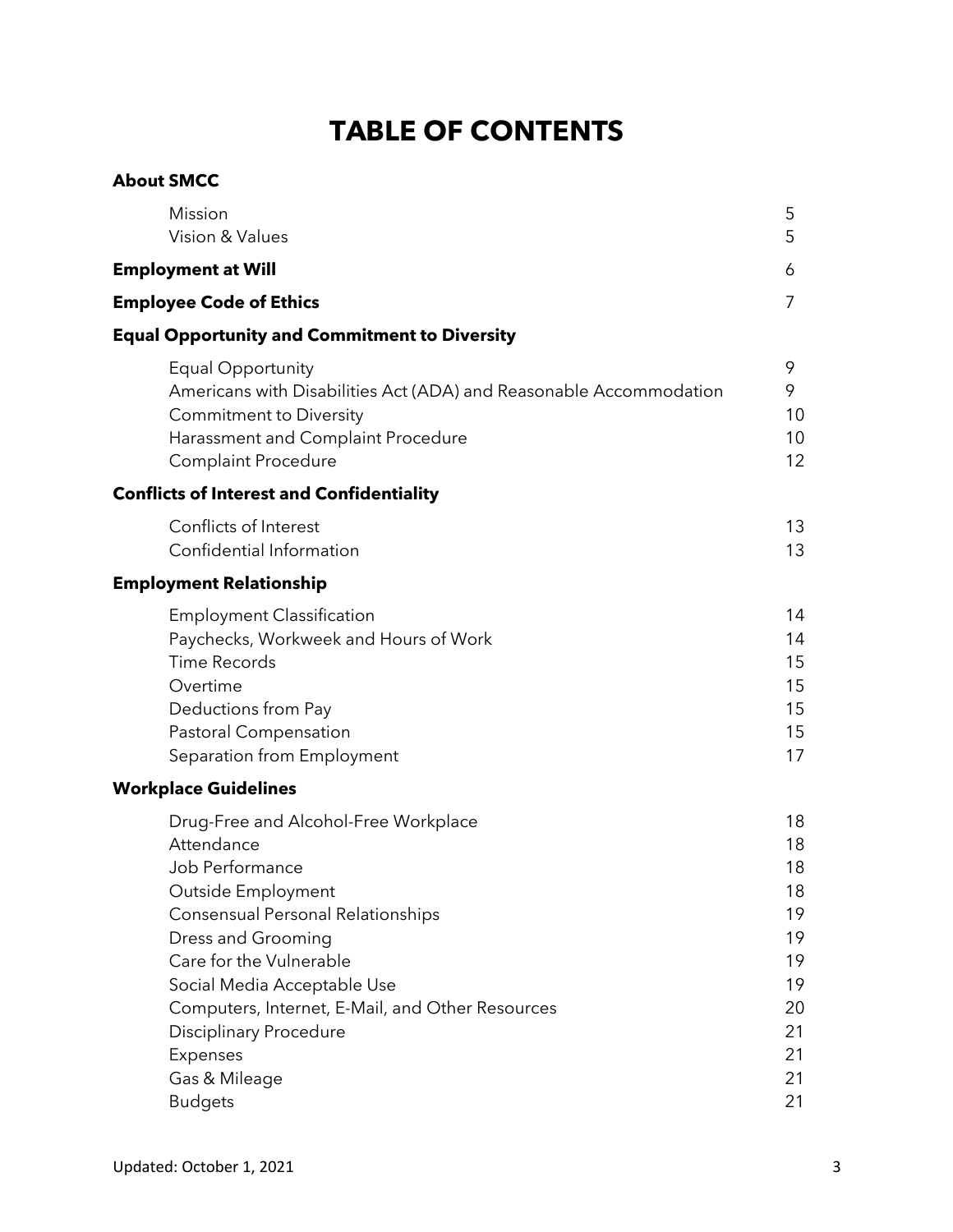| <b>Spending Authority</b>                           | 21 |
|-----------------------------------------------------|----|
| Credit Cards                                        | 22 |
| <b>Time Off and Leaves of Absence</b>               |    |
| Holidays                                            | 23 |
| Vacation                                            | 23 |
| <b>Employee Benefits</b>                            |    |
| Medical and Dental Insurance                        | 25 |
| 403(b) Plan                                         | 25 |
| <b>SMCC Development Dollars</b>                     | 25 |
| <b>Workers' Compensation</b>                        | 26 |
| <b>Employee Handbook Acknowledgment and Receipt</b> | 27 |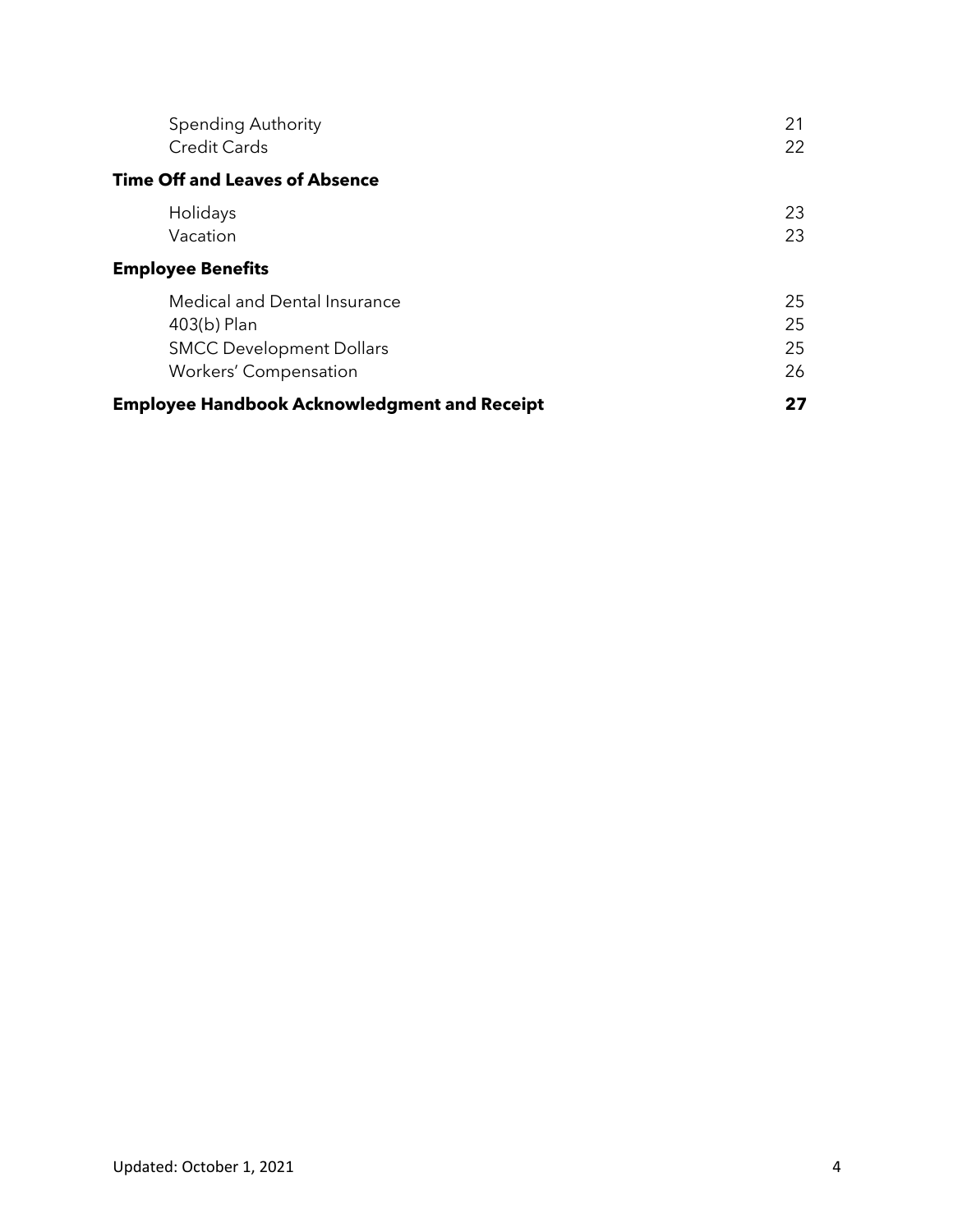# **About SMCC**

The following are the foundational beliefs and values we think about every day as we do ministry.

## **Mission**

We exist to help as many people as possible take their next step toward becoming Fully Devoted and Fully Delighted followers of Jesus Christ.

## **Vision & Values**

Our vision (preferred future) isn't about the size of our ministry or any accomplishment. Instead, we envision SMCC as a particular kind of church; a healthy church with a specific kind of culture. We are committed to being a church where:

- The fully engaged attenders value and serve the guest.
- Everyone can belong before they believe.
- Maturity is measured by how well we love God and others.
- We trust the process in which God changes us from the inside out.
- The truth of the bible is explained in a helpful and hopeful way.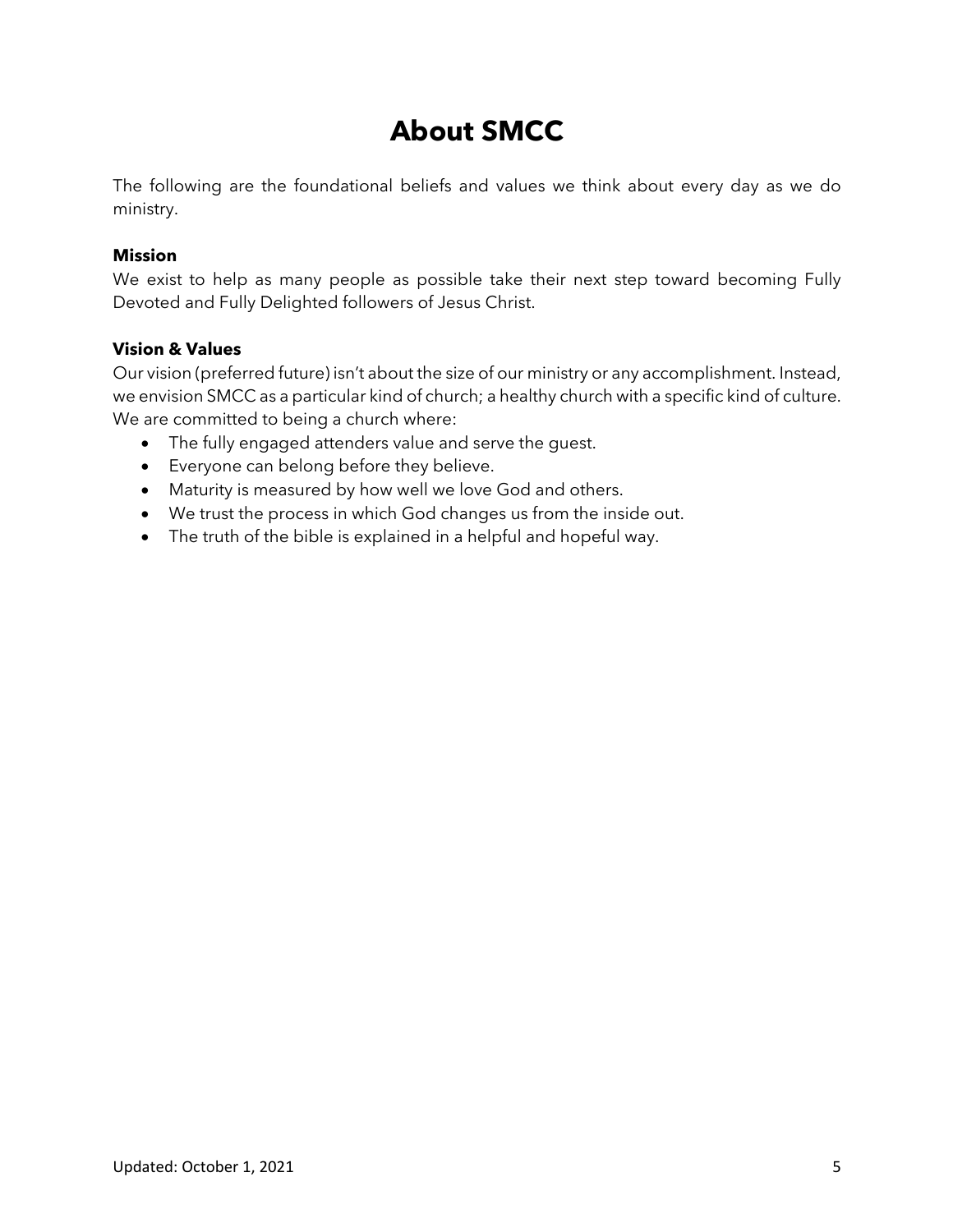# **Employment at Will**

Employment at SMCC is on an at-will basis unless otherwise stated in a written individual employment agreement.

This means that either the employee or the organization may terminate the employment relationship at any time, for any reason, with or without notice.

Nothing in this employee handbook creates or is intended to create an employment agreement, express or implied. Nothing contained in this or any other document provided to the employee is intended to be, nor should it be, construed as a contract that employment or any benefit will be continued for any period of time. In addition, no organization representative is authorized to modify this policy for any employee or to enter into any agreement, oral or written, that changes the at-will relationship.

Any salary figures provided to an employee in annual or monthly terms are stated for the sake of convenience or to facilitate comparisons and are not intended to and do not create an employment contract for any specific period of time.

Nothing in this statement is intended to interfere with, restrain, or prevent concerted activity as protected by the National Labor Relations Act (NLRA). Such activity includes employee communications regarding wages, hours, or other terms or conditions of employment. SMCC employees have the right to engage in or refrain from such activities.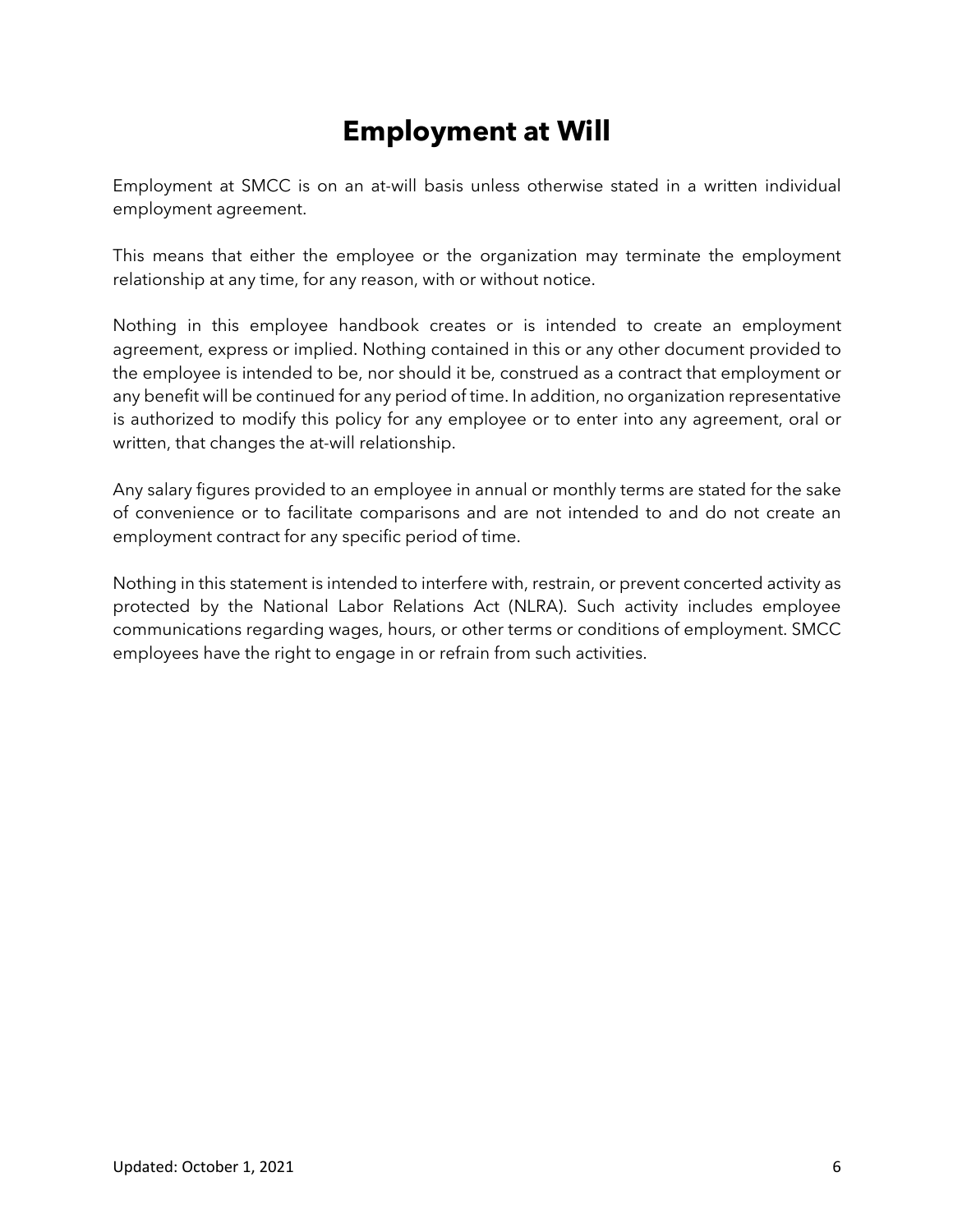# **Employee Code of Ethics**

Serving as an employee of SMCC is more than a career, it is also a way of life. Employees of SMCC are expected to commit to the following code of ethics as they are an essential part of every employee's role.

- Lead by example, exhibiting a Christ centered, servant attitude in their responsibilities.
	- o **Grow** be involved in personal discipleship such as prayer, Bible reading, and other next steps.
	- o **Group** be a part of or lead a small group
	- o **Give** tithe 10% of income
	- o **Grace** build unity on the SMCC team by supporting others and refusing to slander
- Agrees with our Statement of Faith and will not advocate varying doctrines
- Assists in providing congregational care in times of need or crisis
- Is a radically committed "champion" of SMCC's vision, mission, and purposes, and will encourage others to help implement these foundational beliefs
- Is passionate and dedicated to a **TEAM** approach to ministry.
	- o At SMCC, we are a team. Vulnerability, honesty, and direct communication build trust on our team. Teams with high trust are teams of high performance.
	- o We expect every team member to exemplify each staff value daily. Celebration, encouragement, and joy among the team will help us thrive.
	- o We talk to people, not about people. Any actions that cause division among the team will be addressed. Gossip or slander of ANY leader or volunteer in the organization will not be tolerated.
	- o We are FOR every person on our team. This FOR stance comes first in all team interactions especially when feedback is involved. A FOR stance always includes grace and truth. If a problem can't be solved 1:1, lean on the organizational chart or an elder for help.
	- o Own it. Because SMCC is a team that pursues safety in a high trust environment, any mistake, thought, feeling, or statement should be owned by a team member.
- Is "above reproach" in all areas of contact with the opposite sex
- Has the highest standards of morality
	- o Although much care will be given on a personal level to restore an individual, sexual sins (such as fornication, adultery, improper use of SMCC's computers for pornographic material, etc.) may result in immediate termination of employment
	- o Other public sins (stealing, drunkenness, abuse of others, etc.) that reflect poorly on the cause of Christ and reputation of His church will be dealt with severely and may result in immediate termination of employment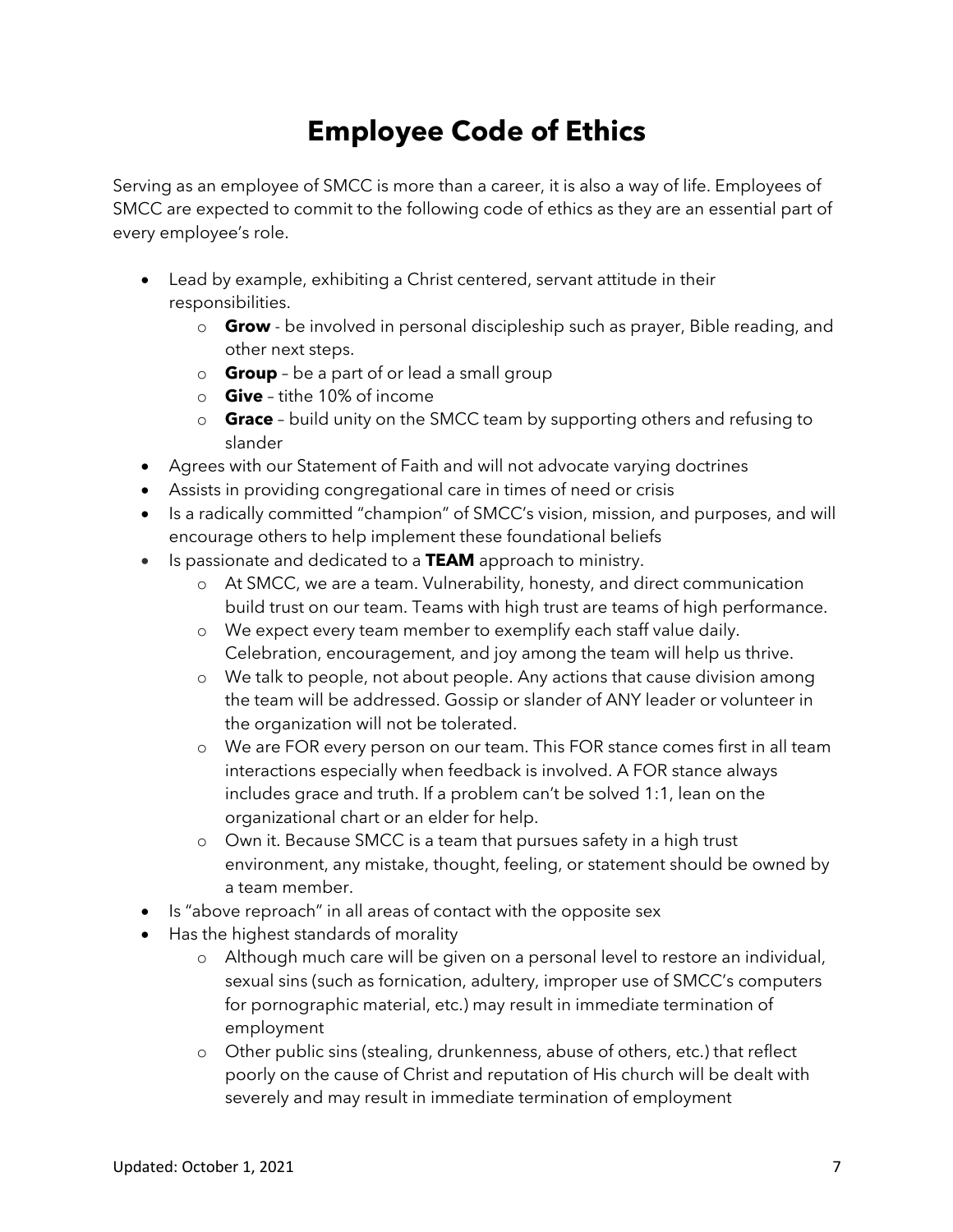- o Cannabis is currently allowed for use in medically necessary situation in the state of Utah (with a prescription from a physician); however, recreational use is considered a crime punishable by law, therefore recreational usage is prohibited
- Has the highest respect for others
- Values each other. Therefore, mean-spirited nicknames, comments, jokes, etc. will not be tolerated
- Recognizes a good attitude is invaluable to staff morale and church momentum
- Consistently negative or damaging attitudes will not be tolerated
- Acknowledges the unique pressures of public ministry on staff families and the need for family members to experience unity within the larger community of faith at SMCC. To this end, pastoral staff spouses are expected to support their partner by their full participation as an SMCC member
- Is ethical in their conduct, carefully following all laws and regulations and have the highest standards of conduct and personal integrity. They recognize their behavior affects the church's reputation and success. By using good judgement and following high ethical principles, they will make the right decisions. If a staff member is not sure if an action is ethical or proper, they are encouraged to discuss the matter with their manager

It is the responsibility of every SMCC employee to comply with this code of ethics. Staff members who fail to comply with it may be subject to disciplinary action up to and including termination of employment.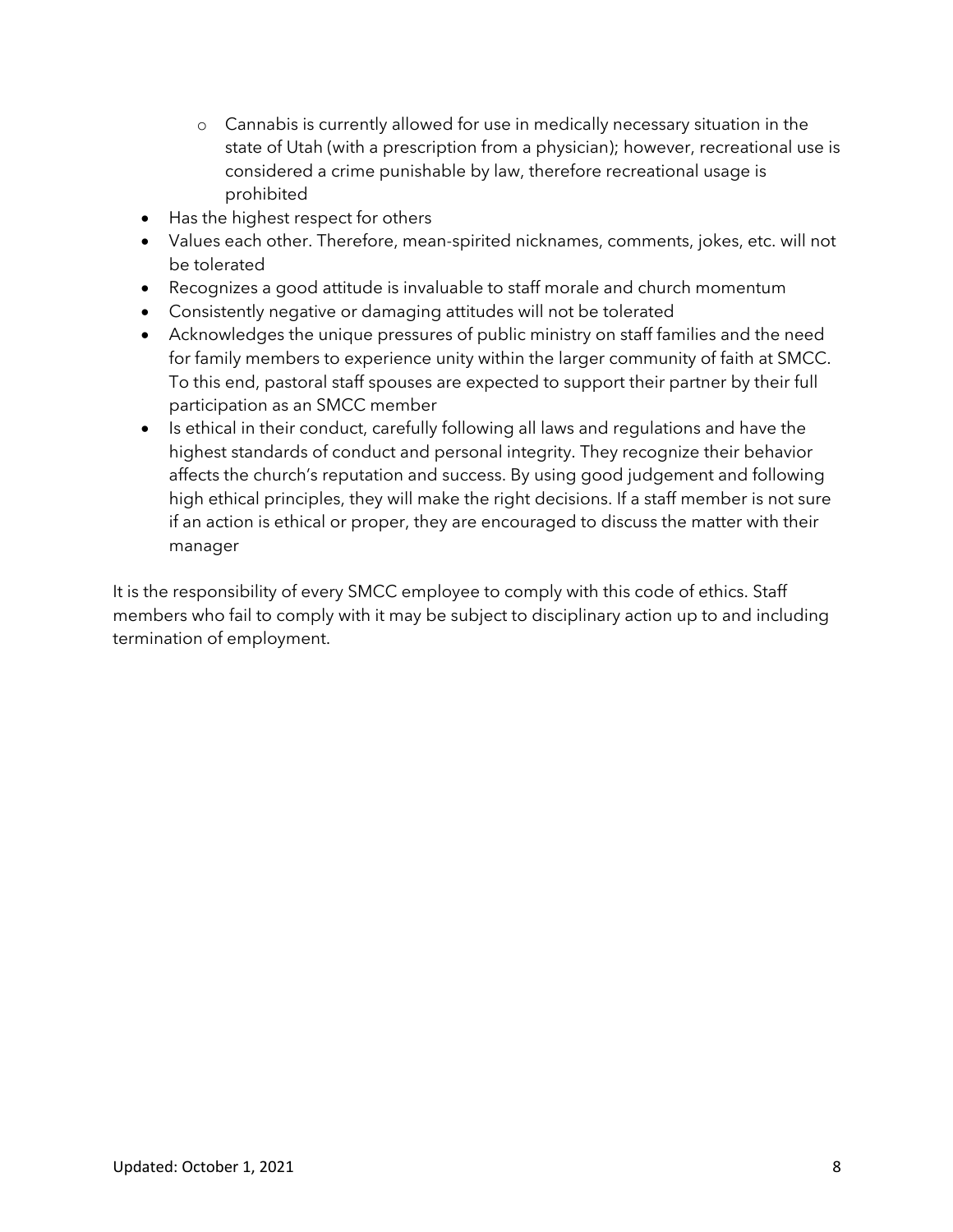# **Equal Opportunity and Commitment to Diversity**

#### **Equal Opportunity**

SMCC is an equal opportunity employer and strives to comply with all applicable laws prohibiting discrimination while upholding our Statement of Faith. As a religious organization, SMCC has the right to hire in accordance with our religious beliefs. SMCC is committed to equal employment opportunities for all qualified persons, without regard to race, color, age, sex, or marital status. Equal employment opportunity applies to all terms and conditions of employment, including hiring, placement, promotion, termination, layoff, recall, transfer, leave of absence, compensation, and training.

SMCC expressly prohibits any form of employee harassment or discrimination based on any of the characteristics mentioned above. Improper interference with the ability of other employees to perform their expected job duties is absolutely not tolerated.

SMCC will endeavor to make a reasonable accommodation of an otherwise qualified applicant or employee related to an individual's physical or mental disability, and/or any other reason required by applicable law, unless doing so would impose an undue hardship upon SMCC's business operations.

Any employees with questions or concerns about equal employment opportunities in the workplace are encouraged to bring these issues to the attention of their supervisor or human resources. The organization will not allow any form of retaliation against individuals who raise issues of equal employment opportunity. Employees who feel they have been subjected to any such retaliation should bring it to the attention of their supervisor or human resources.

Complaints of discrimination should be filed according to the procedures described in the Harassment and Complaint Procedure.

#### **Americans with Disabilities Act (ADA) and Reasonable Accommodation**

SMCC is committed to the fair and equal employment of individuals with disabilities under the ADA. It is SMCC's policy to provide reasonable accommodation to qualified individuals with disabilities unless the accommodation would impose an undue hardship on the organization. SMCC prohibits any harassment of, or discriminatory treatment of, employees based on a disability or because an employee has requested a reasonable accommodation.

In accordance with the ADA, reasonable accommodations will be provided to qualified individuals with disabilities to enable them to perform the essential functions of their jobs or to enjoy the equal benefits and privileges of employment. An employee with a disability may request an accommodation from the HR department and engage in an informal process to clarify what the employee needs and to identify possible accommodations. If requested, the employee is responsible for providing medical documentation regarding the disability and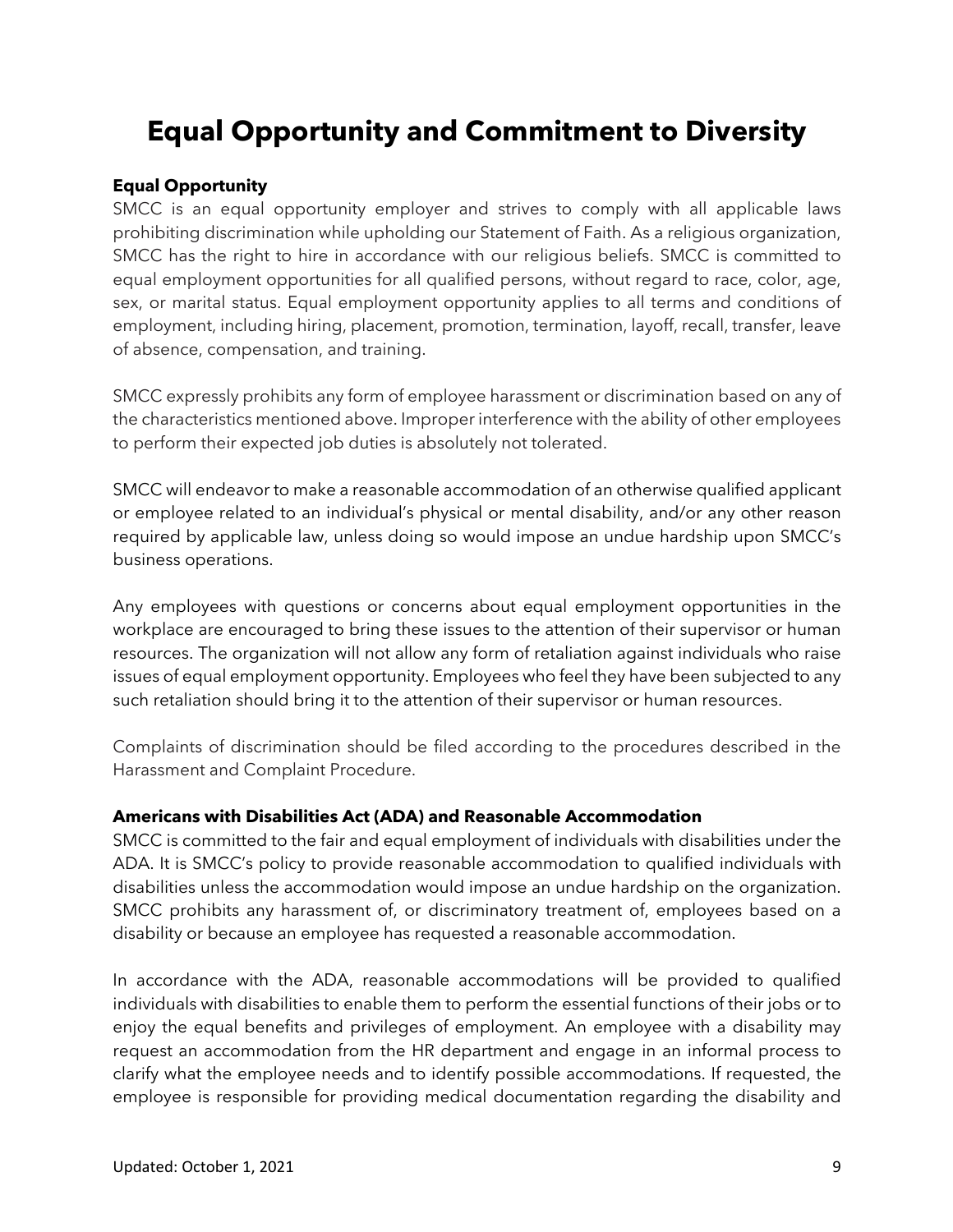possible accommodations. All information obtained concerning the medical condition or history of an applicant or employee will be treated as confidential information, maintained in separate medical files, and disclosed only as permitted by law.

#### **Commitment to Diversity**

SMCC is committed to creating and maintaining a workplace in which all employees have an opportunity to participate and contribute to the success of the business and are valued for their skills, experience, and unique perspectives. This commitment is embodied in organization policy and the way we do business at SMCC and is an important principle of sound business management.

#### **Harassment and Complaint Procedure**

It is SMCC's policy to prohibit intentional and unintentional harassment of or against job applicants, contractors, interns, volunteers, or employees by another employee, supervisor, vendor, customer, attendee, or third party based on actual or perceived race, color, creed, national origin, ancestry, citizenship status, age, sex or gender (including pregnancy, childbirth, and pregnancy-related conditions), gender identity or expression (including transgender status), sexual orientation, marital status, military service and veteran status, physical or mental disability, genetic information, or any other characteristic protected by applicable federal, state, or local laws.

Furthermore, any retaliation against an individual who has complained about sexual or other harassment or retaliation against individuals for cooperating with an investigation of a harassment complaint is similarly unlawful and will not be tolerated. SMCC will take all reasonable steps necessary to prevent and eliminate unlawful harassment.

**Definition of "unlawful harassment."** "Unlawful harassment" is conduct that has the purpose or effect of creating an intimidating, a hostile, or an offensive work environment; has the purpose or effect of substantially and unreasonably interfering with an individual's work performance; or otherwise adversely affects an individual's employment opportunities because of the individual's membership in a protected class.

Unlawful harassment includes, but is not limited to, epithets; slurs; jokes; pranks; innuendo; comments; written or graphic material; stereotyping; or other threatening, hostile, or intimidating acts based on race, color, ancestry, national origin, gender, sex, sexual orientation, marital status, age, disability, veteran status, or another characteristic protected by state or federal law.

**Definition of "sexual harassment."** While all forms of harassment are prohibited, special attention should be paid to sexual harassment. "Sexual harassment" can include all of the above actions, as well as other unwelcome conduct, and is generally defined under both state and federal law as unwelcome sexual advances, requests for sexual favors, and other verbal or physical conduct of a sexual nature whereby: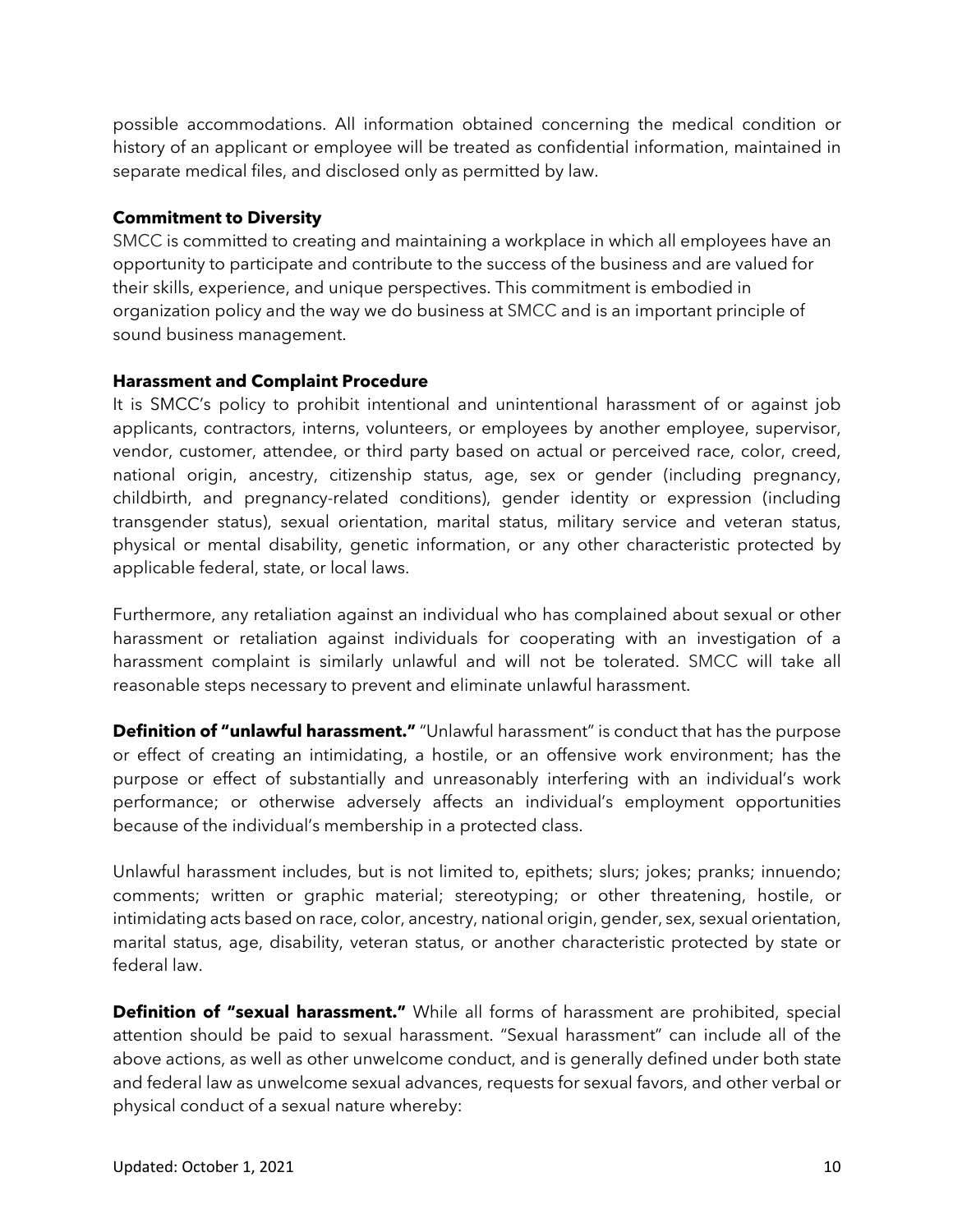- Submission to or rejection of such conduct is made either explicitly or implicitly a term or condition of any individual's employment or as a basis for employment decisions.
- Such conduct has the purpose or effect of unreasonably interfering with an individual's work performance or creating an intimidating, a hostile, or an offensive work environment.

Other sexually oriented conduct, whether intended or not, that is unwelcome and has the effect of creating a work environment that is hostile, offensive, intimidating, or humiliating to workers may also constitute sexual harassment.

While it is not possible to list all those additional circumstances that may constitute sexual harassment, the following are some examples of conduct that, if unwelcome, may constitute sexual harassment depending on the totality of the circumstances, including the severity of the conduct and its pervasiveness:

- Unwanted sexual advances, whether they involve physical touching or not;
- Sexual epithets; jokes; written or oral references to sexual conduct; gossip regarding one's sex life; comments about an individual's body; and comments about an individual's sexual activity, deficiencies, or prowess;
- Displaying sexually suggestive objects, pictures, or cartoons;
- Unwelcome leering, whistling, brushing up against the body, sexual gestures, or suggestive or insulting comments;
- Inquiries into one's sexual experiences; *and*
- Discussion of one's sexual activities.

All employees should take special note that, as stated above, retaliation against an individual who has complained about sexual or other harassment and retaliation against individuals for cooperating with an investigation of sexual or other harassment complaints violate SMCC's policy.

### **Complaint procedure**

If you believe you have been subject to or have witnessed unlawful discrimination, including sexual or other forms of unlawful harassment, or other inappropriate conduct, you are requested and encouraged to make a complaint. You may complain directly to your immediate supervisor or department manager, the HR department, or any other member of management with whom you feel comfortable bringing such a complaint. Similarly, if you observe acts of discrimination toward or harassment of another employee, you are requested and encouraged to report this to one of the individuals listed above.

All complaints will be investigated promptly, and confidentiality will be protected to the extent possible. A timely resolution of each complaint should be reached and communicated to the parties involved.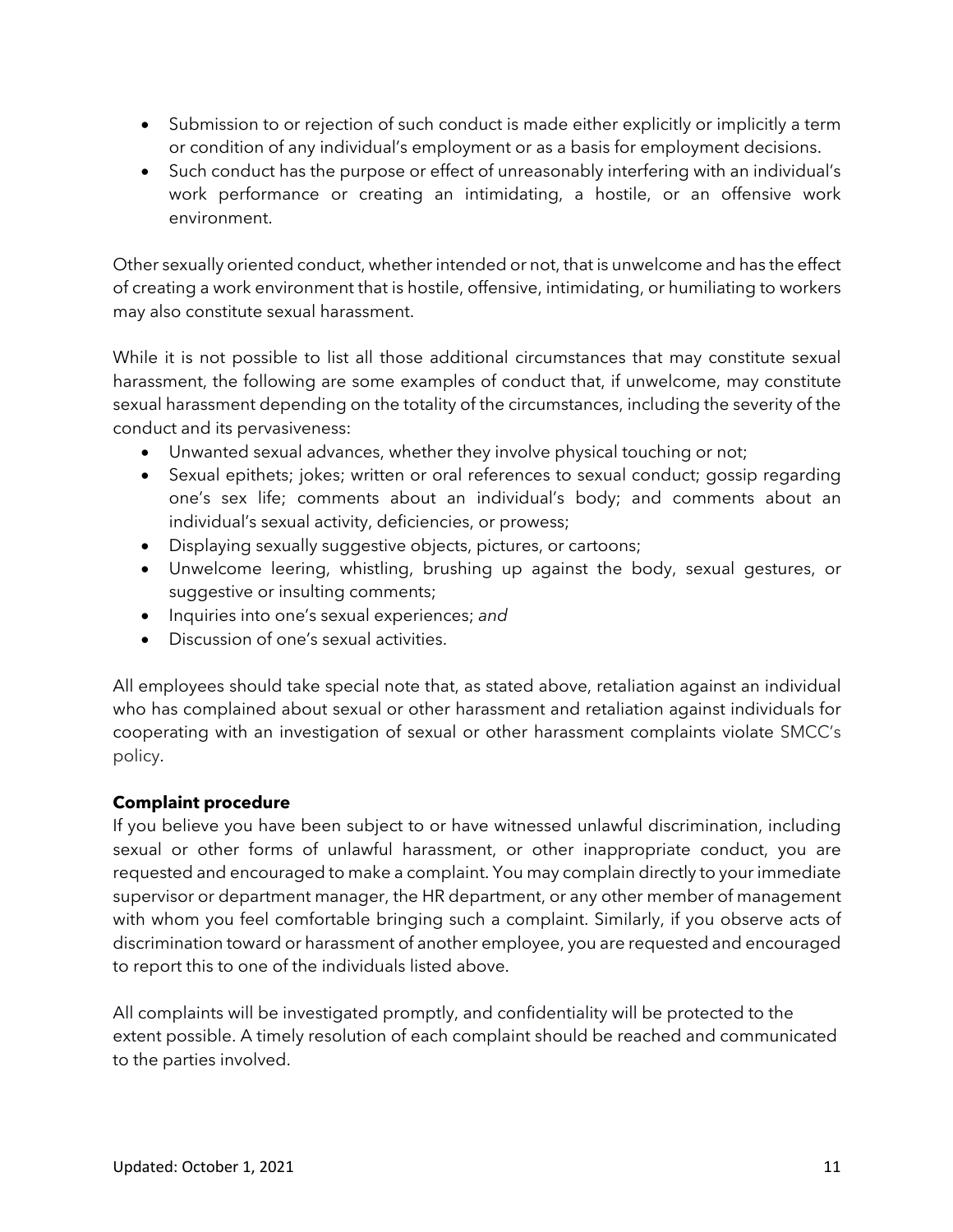If the investigation confirms conduct that violates this policy has occurred, SMCC will take immediate, appropriate, corrective action, including discipline, up to and including immediate termination.

No reprisal, retaliation, or other adverse action will be taken against an employee for making a complaint or report of discrimination or harassment or for assisting in the investigation of any such complaint or report. Any suspected retaliation or intimidation should be reported immediately to one of the persons identified above.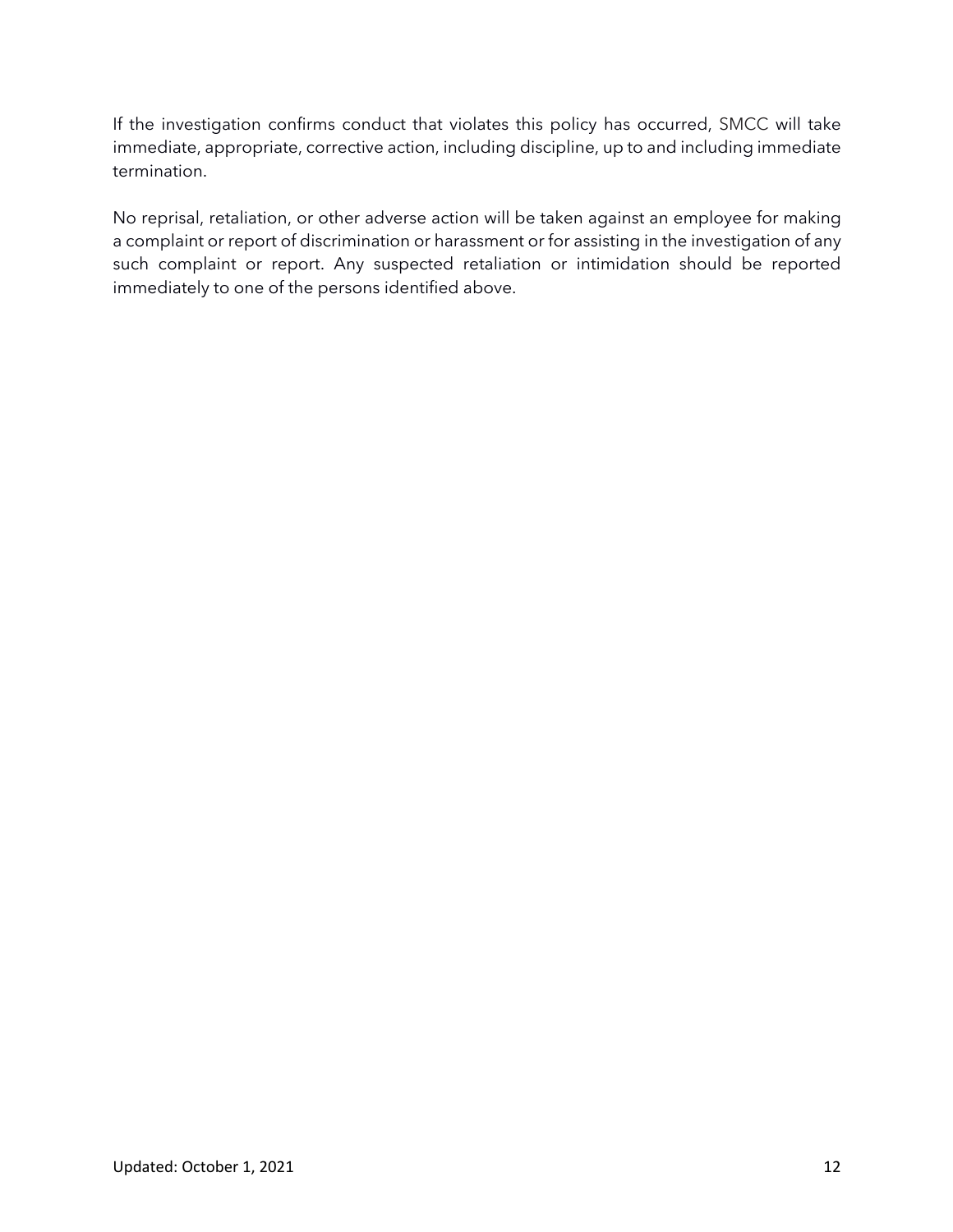# **Conflicts of Interest and Confidentiality**

#### **Conflicts of Interest**

SMCC expects all employees to conduct themselves and organization business in a manner that reflects the highest standards of ethical conduct and in accordance with all federal, state, and local laws and regulations. This includes avoiding real and potential conflicts of interests.

Exactly what constitutes a conflict of interest or an unethical business practice is both a moral and a legal question. SMCC recognizes and respects the individual employee's right to engage in activities outside of employment that are private in nature and do not in any way conflict with or reflect poorly on the organization.

It is not possible to define all the circumstances and relationships that might create a conflict of interest. If a situation arises in which there is a potential conflict of interest, the employee should discuss this with a manager for advice and guidance on how to proceed.

If an employee is working for another entity or attending school for more than 15 hour per week , it is mandatory that they to notify their manager.

#### **Confidential Information**

The protection of confidential business information is vital to the interests and success of SMCC. Confidential information is any and all information disclosed to or known by you because of employment with the organization that is not generally known to people outside the organization about its business.

Staff members may not disclose any information about a person, including the fact the person is or is not served by our church, to anyone outside the church staff unless authorized by your manager. The principle of confidentiality must be maintained in all programs, departments, functions, and activities.

An employee who improperly uses or discloses confidential business information will be subject to disciplinary action up to and including termination of employment and legal action, even if the employee does not actually benefit from the disclosed information.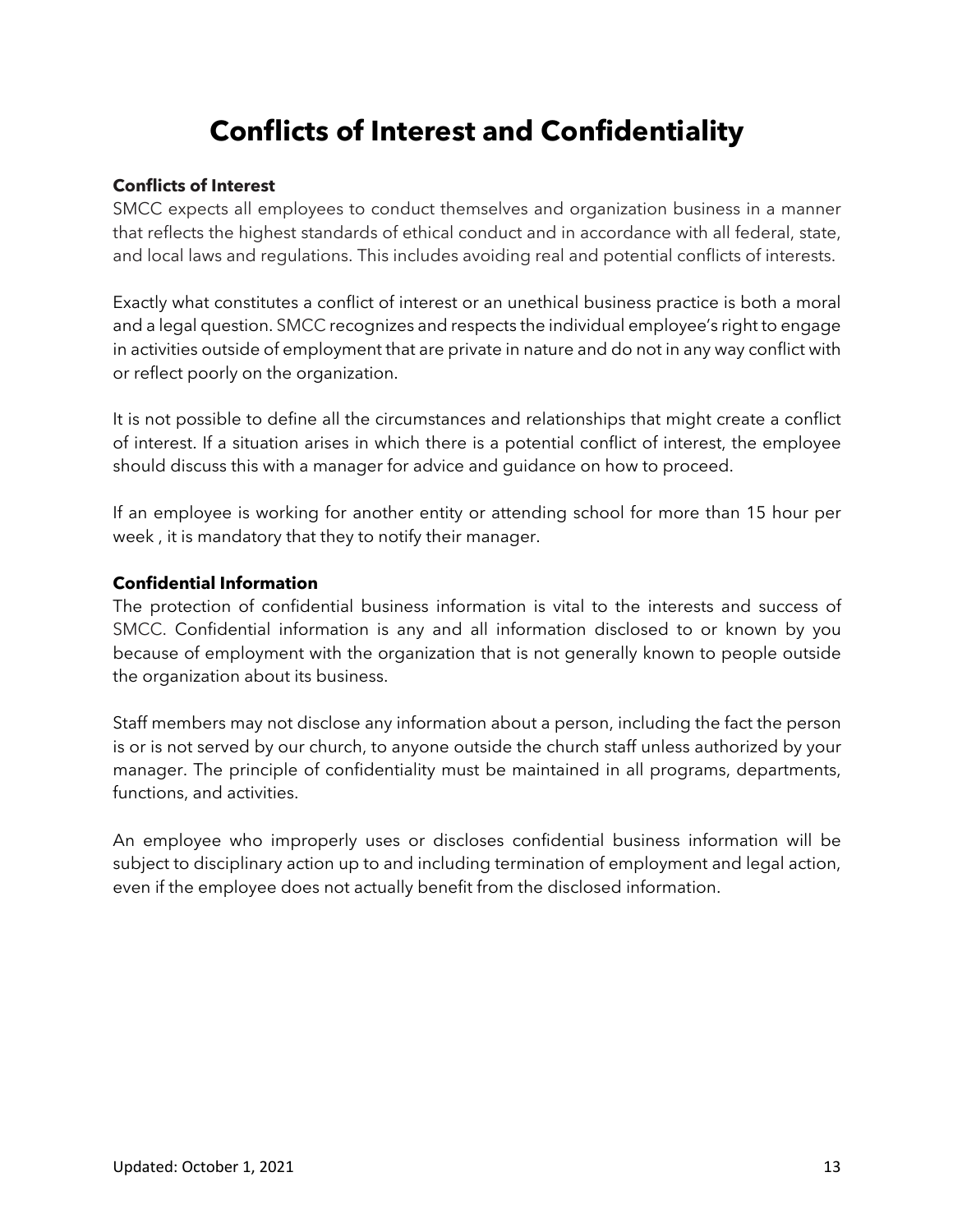# **Employment Relationship**

#### **Employment Classification**

In order to determine eligibility for benefits and overtime status and to ensure compliance with federal and state laws and regulations, SMCC classifies its employees as shown below. SMCC may review or change employee classifications at any time.

- **- TEMPORARY** Employees who work on an as needed or seasonal basis. Temporary employees are not eligible for benefits.
- **- EXEMPT (SALARY)** Exempt employees are typically paid on a salary basis and are not eligible to receive overtime pay.
- **- NONEXEMPT (HOURLY)** Nonexempt employees are paid on an hourly basis and are eligible to receive overtime pay for overtime hours worked.
- **- REGULAR FULL-TIME** Employees who are not in a temporary status and work a minimum of 30 hours weekly and maintain continuous employment status. These employees are eligible for the full-time benefits package and are subject to the terms, conditions, and limitations of each benefits program.
- **- REGULAR PART-TIME** Employees who are not in a temporary status and who are regularly scheduled to work less than 30 hours weekly and who maintain continuous employment status. Part-time employees are not eligible for benefits.
- **- PASTOR** Pastoral status is inherent to the position or may be an elected status. Pastors are considered self-employed and therefore responsible for filing Social Security/Medicare taxes. This is a fully benefited classification.

A team members employment classification is based on several factors directly related to their position within the organization. Human resources should be consulted prior to changing any positions employment classification.

### **Paychecks, Workweek and Hours of Work**

SMCC employees are paid on the last business day of each month. The standard workweek is from Sunday 12:00 a.m. until Saturday 11:59 p.m.

Your regular hours will be determined by your manager and based on the needs of your position.

All staff are expected to attend (not serving but sitting with your family or friends and enjoying) at least one weekend service each week when other job-related duties do not preclude them from doing so. In addition to weekend services, all staff members are highly encouraged to attend and be engaged in Baptisms, Concerts, Good Friday/Easter, Christmas Eve Services, Vision, funerals, and other similarly sponsored SMCC activities.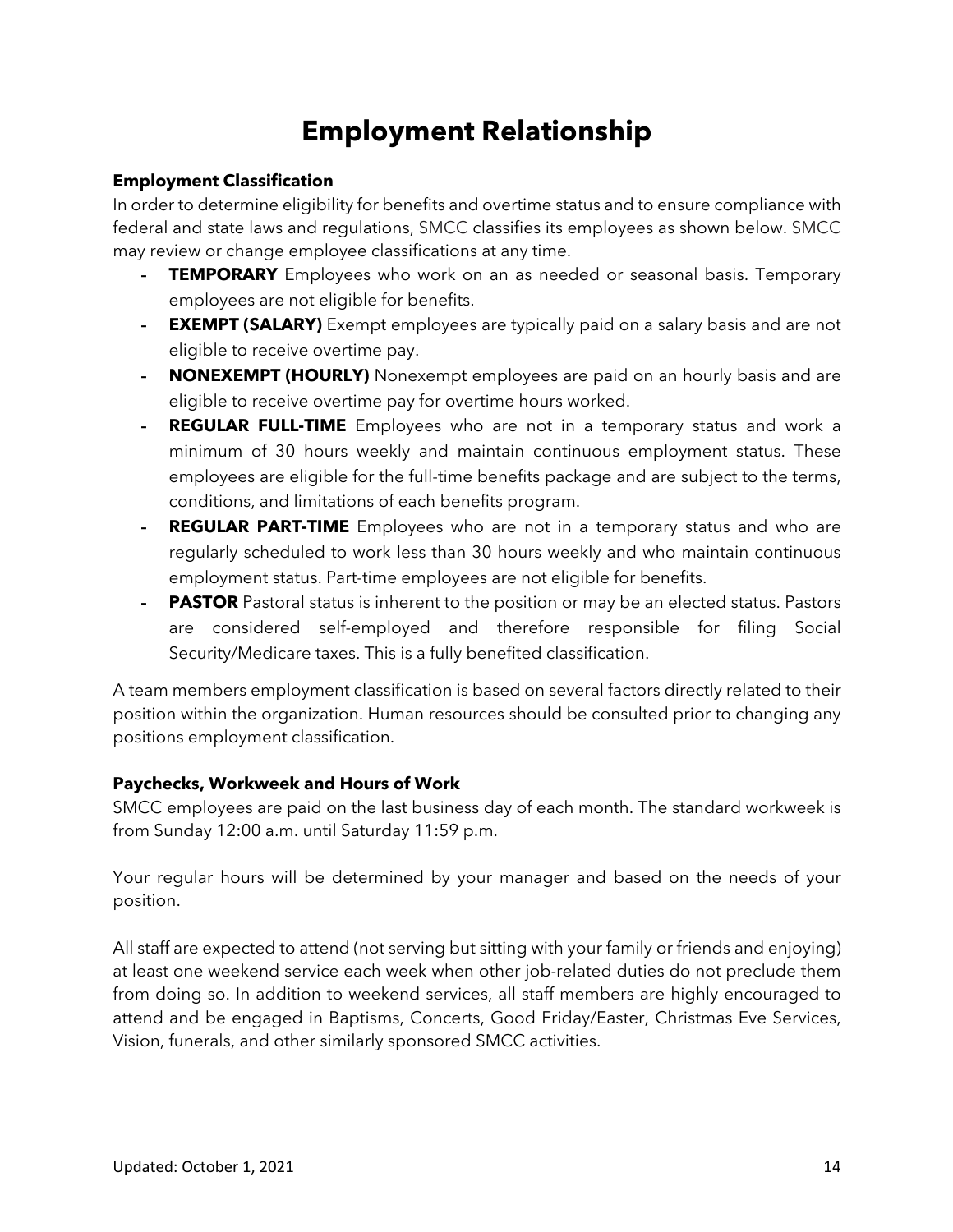## **Time Records**

All nonexempt employees are required to complete accurate weekly time reports showing all time actually worked. These records are required by governmental regulations and are used to calculate regular and overtime pay.

### **Overtime**

When required due to the needs of the business, you may be asked to work overtime. Overtime is actual hours worked in excess of 40 in a single workweek. Nonexempt (hourly) employees will be paid overtime compensation at the rate of one and one-half their regular rate of pay for all hours over 40 actually worked in a single workweek. Paid leave, such as holiday, paid time off (PTO), bereavement time, and jury duty, does not apply toward work time. All overtime work must be approved in advance by a supervisor or manager.

## **Deductions from Pay**

SMCC is not required to pay a team member's full salary in the initial or final week of employment: for penalties imposed in good faith for infractions of safety rules of major significance, or for weeks in which an exempt team member takes unpaid leave. In these circumstances, either a partial-day or full-day deduction may be made.

It is the policy of SMCC to comply with the "salary basis" requirements of the FLSA. Therefore, those preparing paychecks are prohibited from making any improper deductions from the salaries of exempt staff. If you believe that an improper deduction has been made to your salary or that overtime was worked and not paid, you should immediately report this information to your direct supervisor. Reports of an improper deduction from wages or an overtime denial will be promptly investigated. If it is determined that an improper deduction or denial has occurred, you will be promptly reimbursed for any improper deduction or paid for overtime worked.

If a team member chooses, he/she may perform duties on a volunteer/ministry basis in addition to his/her scheduled compensated hours. However, paid team members cannot volunteer in the same capacity in which they are compensated.

### **PASTORAL COMPENSATION**

Pastors licensed by SMCC are considered to have "dual tax status" under IRS regulations, as follows:

### FEDERAL/STATE INCOME TAX

- Pastors are considered an "employee" for Federal/State Income Tax purposes.
	- o Pastors will receive an IRS Form W-2 from SMCC at the end of the year summarizing compensation and withholdings.
- Exempt from income tax withholding: Upon the request of the team member, SMCC will not withhold federal/state income tax from the pastor's paycheck, but the pastor is still obligated to pay federal/state income taxes.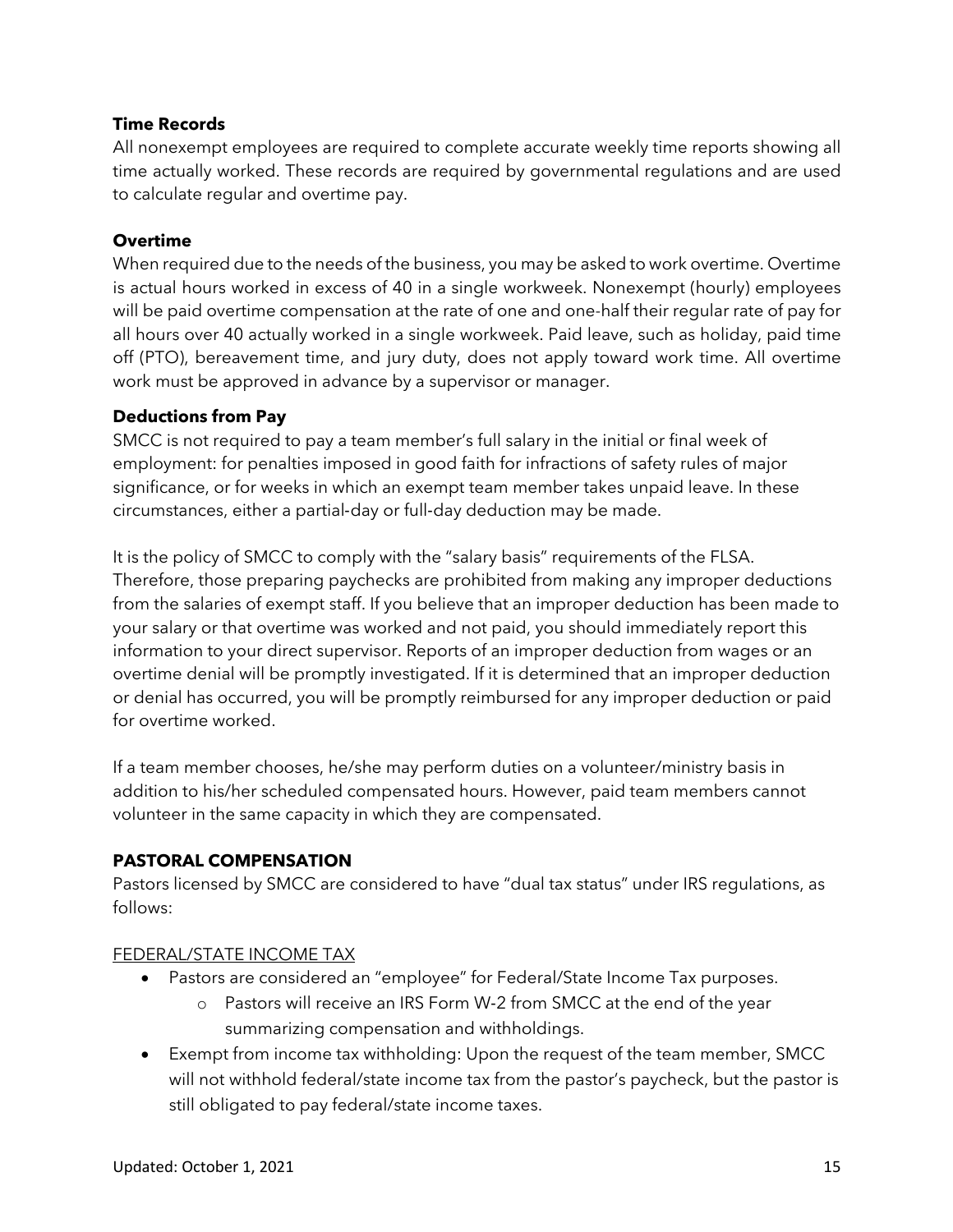## HOUSING ALLOWANCE WORKSHEET

A Pastor for SMCC may designate a portion of his/her compensation as housing allowance, which is exempt from federal/state income tax liability. The following outlines expectations and agreements in the designation of compensation as annual housing allowance by a SMCC Pastor.

- SMCC approves a pastor's housing allowance (Internal Revenue Code Section 107) as an ordained, licensed, or commissioned minister of the Gospel, based upon the Pastor's good faith estimate of his/her housing expenses.
- The stipulated amount of housing allowance will be exempt from income taxes to the extent the amount is used to provide for qualified housing expenses and the amount does not exceed the fair rental value of the home.
- The Pastor should maintain personal records in order to substantiate the exemption. Consulting a tax adviser is advised.
- The Pastor is responsible for the accuracy of the designated housing allowance.
- A housing allowance is based on estimates of housing-related expenses such as mortgage payments, utilities, repairs, furnishing, insurance, property taxes, and maintenance that in total do not exceed the fair rental value of the home.
- The pastor will be obligated to pay federal/state income taxes on any amount of housing allowance designated in excess of actual expenses.
- Housing allowances must be designated in advance and cannot be designated retroactively.
- Housing Allowance forms must be updated annually (January 1st) per IRS regulation. Failure to do so prevents the pastor from claiming Housing Allowance for that calendar year.
- Human Resources will request Housing Allowance forms be complete and returned by December 1<sup>st</sup> for the following calendar year. This allows enough time for adjustments, approvals, and processing.

The portion of the pastor's compensation that is not designated as housing allowance is subject to federal/state income tax liability.

SOCIAL SECURITY/MEDICARE (Form 4361 – Application for Exemption from Self-Employment Tax)

- Pastors are considered "Self-employed" for Social Security/Medicare purposes.
	- o SMCC does not withhold Social Security/Medicare taxes from the pastor's paycheck and does not pay the "employer portion" of Social Security/Medicare taxes. Instead, the pastor is obligated to pay Social Security tax of total compensation (salary plus housing).
	- o SMCC agrees to compenssate licensed or ordained pastors for the amount of FICA tax that SMCC would have paid otherwise.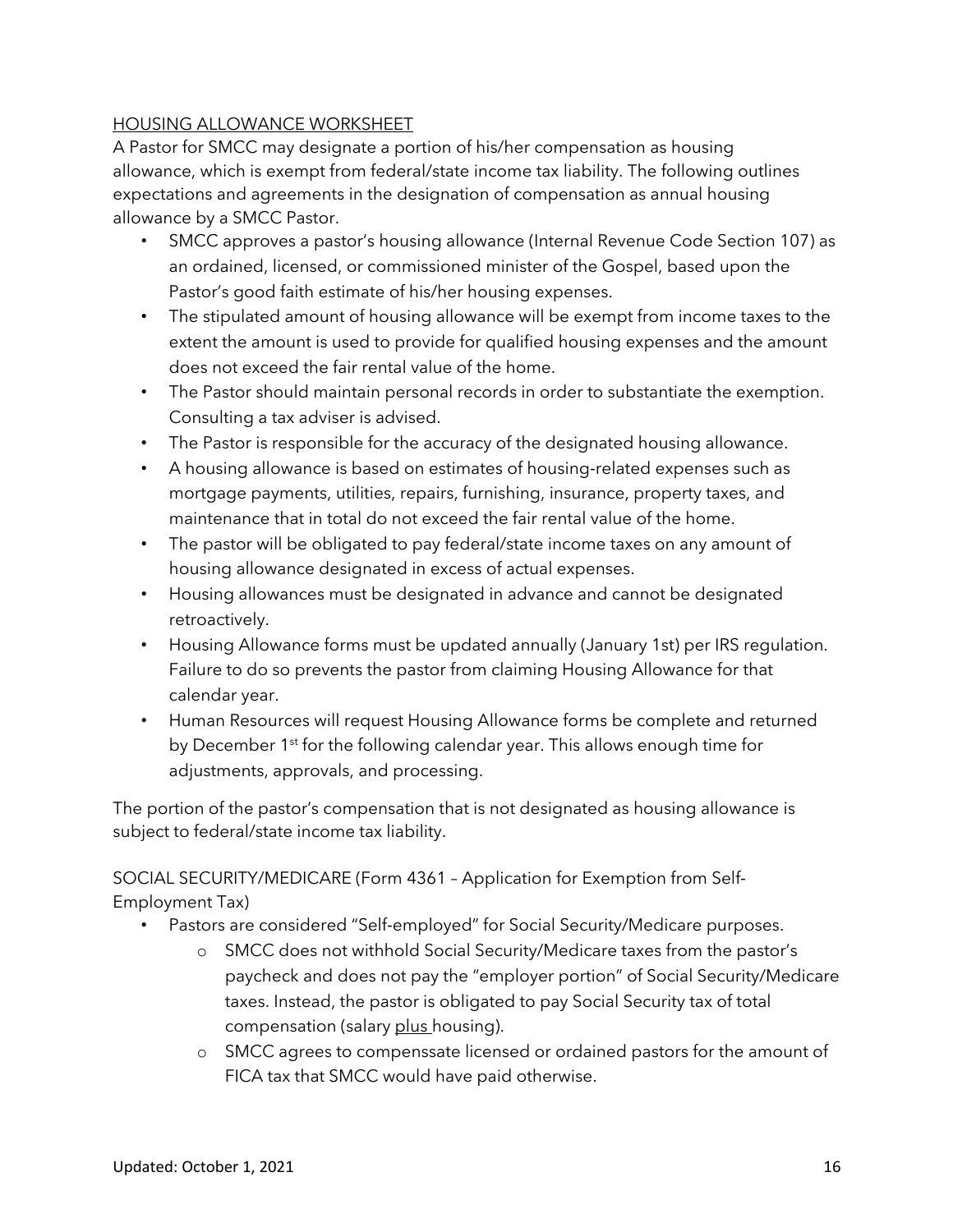- Eligible to "opt out" of Social Security/Medicare: This means that a pastor may certify on IRS Form 4361 that he/she is opposed to the acceptance of any public insurance for services performed as a pastor and apply with the IRS for exemption from Social Security/Medicare taxes.
	- o This application must be made within 2 years of the beginning of paid ministry.
	- o Once granted, this exemption cannot be revoked.
	- o Once granted, the pastor will not be eligible to receive Social Security/Medicare benefits related to their years of work as a pastor.
	- o Once granted, the pastor must inform the SMCC campus support team. SMCC will no longer compensate the pastor for the amount of FICA tax SMCC would have paid.
- Submission of Form 4361: Please refer to page 2 of the IRS form 4361 for detailed explanation of conditions, special instructions, and where to file.

*SMCC staff cannot provide tax advice to SMCC employees. The information presented above is summary in nature and is not intended to be comprehensive or all*-*inclusive. For more complete information, please refer to IRS Publication 517 (available at www.IRS.gov) and consult your personal tax advisor.*

## **Separation from Employment**

In all cases of voluntary resignation (one initiated by the employee), employees are asked to provide a written notice to their supervisors at least 10 working days in advance of the last day of work. The 10 days must be actual working days. Holidays and PTO will not be counted toward the 10-day notice. Employees who provide the requested amount of notice will be considered to have resigned in good standing and generally will be eligible for rehire. SMCC reserves the right to adjust a resigning team member's last day of employment from the originally stated last day of employment offered by the team member.

All employees are expected to return all SMCC property upon separation. Employees will be held liable for the cost of property that is not returned upon separation.

If applicable, information regarding benefits continuation through the Consolidated Omnibus Budget Reconciliation Act (COBRA) will be sent to the employee's home address.

Should it become necessary because of business conditions to reduce the number of employees or work hours, this will be done at the discretion of the organization.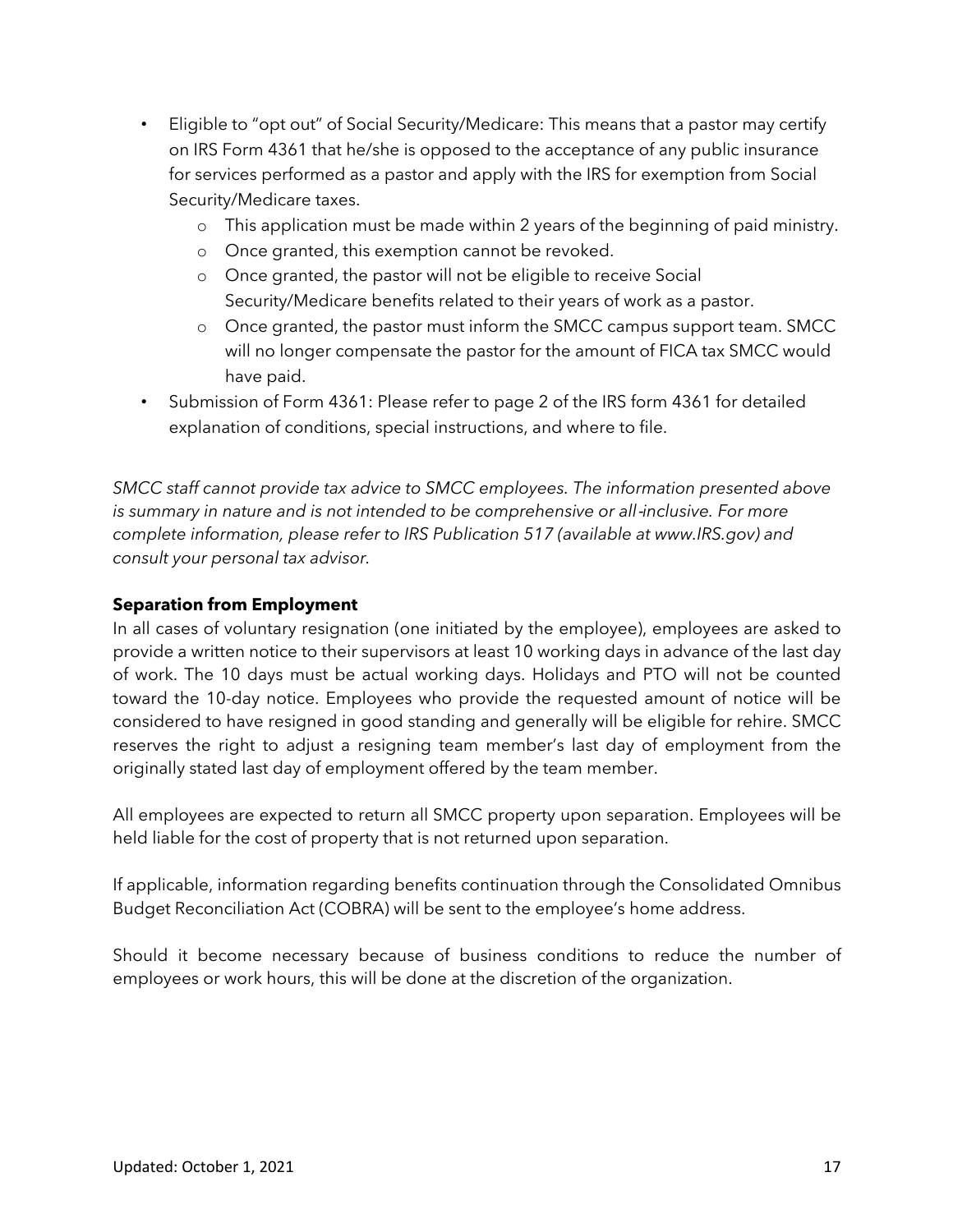# **Workplace Guidelines**

#### **Drug-Free and Alcohol-Free Workplace**

It is the policy of SMCC to maintain a drug- and alcohol-free work environment that is safe and productive for employees and others having business with the organization.

The unlawful use, possession, purchase, sale, or distribution of or being under the influence of any illegal drug or controlled substance (including medical marijuana) while on organization or client premises or while performing services for the organization is strictly prohibited. SMCC also prohibits reporting to work or performing services under the influence of alcohol or consuming alcohol while on duty or during work hours. In addition, SMCC prohibits offpremises abuse of alcohol and controlled substances (including medical marijuana), as well as the possession, use, or sale of illegal drugs, when these activities adversely affect job performance, job safety, or the organization's reputation in the community.

Any employee violating this policy is subject to discipline, up to and including termination.

#### **Attendance**

All employees are expected to arrive on time, ready to work, every day they are scheduled to work.

If unable to arrive at work on time, or if an employee will be absent for an entire day, the employee must contact the supervisor as soon as possible. Excessive absenteeism or tardiness will result in discipline up to and including termination. Failure to show up or call in for a scheduled shift without prior approval also may result in discipline up to and including termination. If an employee fails to report to work or call in to inform the supervisor of the absence for 3 consecutive days or more, the employee will be considered to have voluntarily resigned employment.

#### **Job Performance**

While SMCC provides leadership, development, and support, SMCC employees are responsible for understanding the expectations of their position. Employee may be disciplined, up to and including termination for poor job performance as determined by their direct manager.

### **Outside Employment**

Employees generally are permitted to work a second job as long as it does not interfere with their job performance or create a conflict of interest with SMCC. All employees, including part-time employees, must obtain prior approval from their supervisor before undertaking any outside employment or other work activity.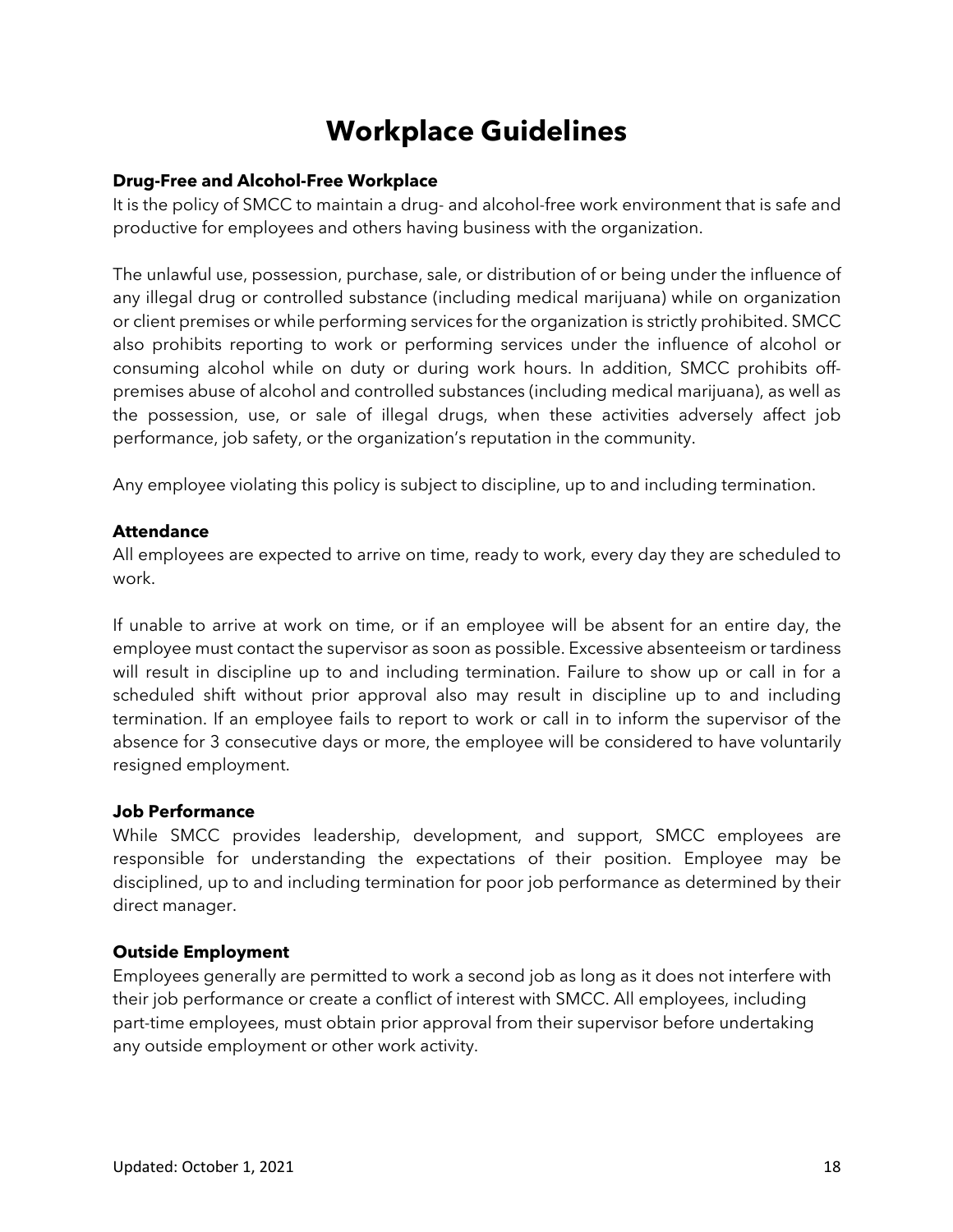Employees with a second job are expected to work their assigned schedules. A second job will not be considered an excuse for poor job performance, absenteeism, tardiness, leaving early, refusal to travel, or refusal to work overtime or different hours. In addition, employees who have accepted outside employment may not use paid sick time to work on the outside job. However, an employee on a leave of absence may continue to work in the outside job if this employment has been approved by the organization under this policy and the employee's reason for leave does not preclude the outside employment.

If outside work activity causes or contributes to job-related problems, it must be discontinued, or the employee may be subject to disciplinary action up to and including termination.

### **Consensual Personal Relationships**

A "personal relationship" is defined as a relationship between individuals who have or have had a continuing relationship of a romantic or intimate nature.

An employee who is involved in a personal relationship with another employee may not directly supervise the employee with whom he or she is involved.

If such a relationship currently exists or develops, it must be disclosed to their direct manager or the human resources department. Once the relationship is made known to SMCC, a determination will be made as to whether one or both parties need to be moved to another position or department. If no other positions are available within SMCC, the parties will be given the option of terminating their relationship or resigning.

### **Dress and Grooming**

SMCC provides a casual yet professional work environment for its employees. Even though the dress code is casual, it is important to project a professional image to our attendees, visitors, and coworkers. All employees are expected to dress in a manner consistent with good hygiene, safety, and good taste. Please use common sense.

### **Care for the Vulnerable**

In the course of providing SMCC services, our volunteers, employees, and third-party service providers may come into contact with vulnerable individuals. These individuals are those who may be at risk of harm or harassment because of their age or disability. In order to protect the best interests of SMCC, employees, and those being served, we ask that one-on-one meetings involving vulnerable individuals be held in business-like settings, public locations, or in an area that is private but visible to others.

### **Social Media Acceptable Use**

SMCC encourages employees to share information with attendees, coworkers, and with those outside the organization for the purposes of gathering information, generating new ideas, and learning from the work of others. Social media provides inexpensive, informal, and timely ways to participate in an exchange of ideas and information. However, information posted on a website is available to the public, and therefore, we ask you to remember you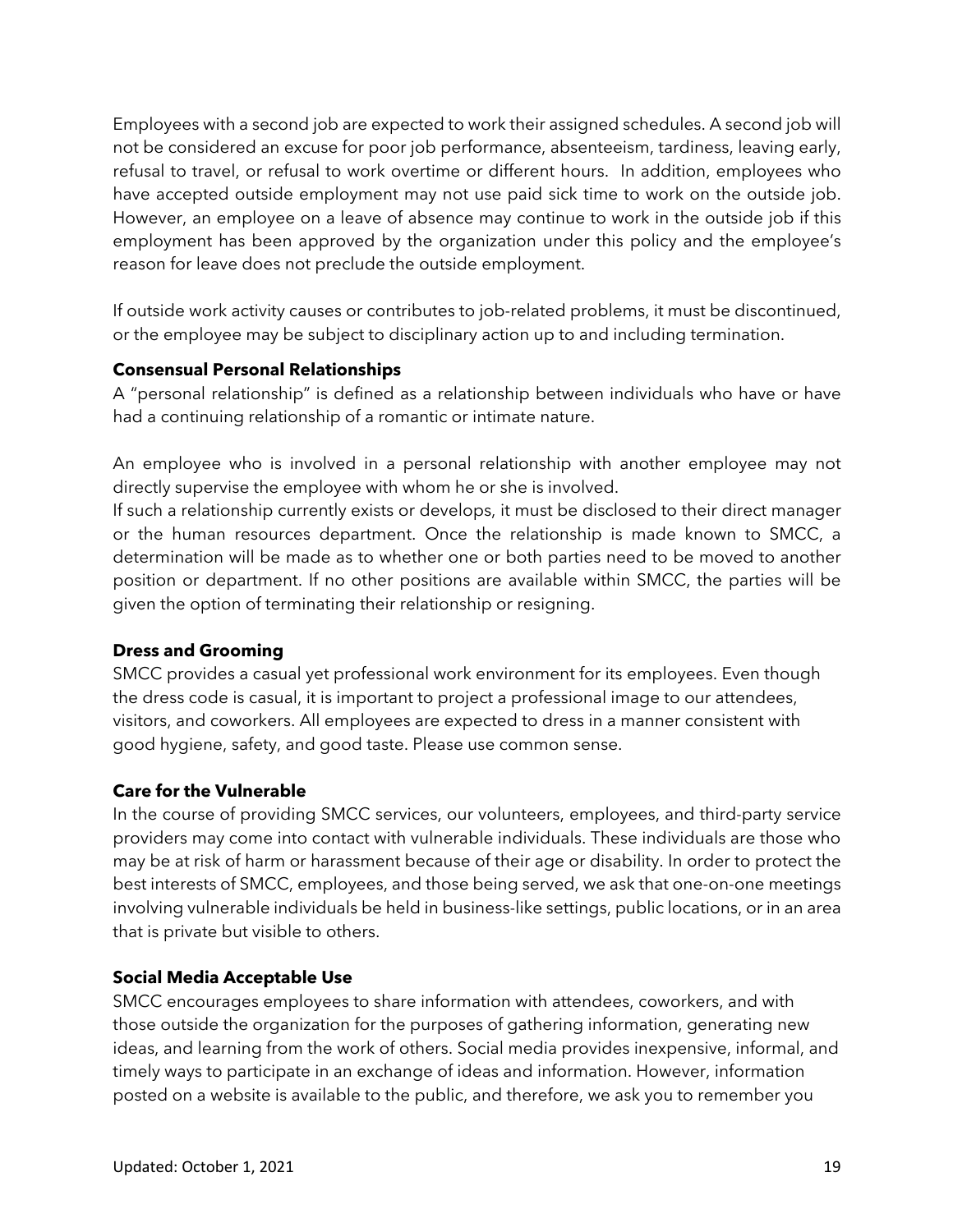are seen as a member and representative of SMCC while using any social media platform. SMCC has established the following guidelines for employee participation in social media.

**Note:** As used in this policy, "social media" refers to blogs, forums, and social networking sites, such as Twitter, Facebook, LinkedIn, YouTube, Instagram, and Snapchat, among others.

- Employees must ensure that social media activity does not interfere with their work.
- Communication should honor the core values of SMCC.
- Employees should not communicate any libelous, defamatory, offensive racist, or obscene remarks.
- Do not identify or reference those being served by the church, or vendors without express permission.
- Employees may write about their jobs in general but may not disclose any confidential or proprietary information. For examples of confidential information, please refer to the confidentiality policy. When in doubt, ask before publishing.

Violations of this policy may result in discipline up to and including immediate termination of employment.

Nothing in this policy is meant to, nor should it be interpreted to, in any way limit your rights under any applicable federal, state, or local laws, including your rights under the NLRA to engage in protected concerted activities with other employees to improve or discuss terms and conditions of employment, such as wages, working conditions, and benefits. Employees have the right to engage in or refrain from such activities.

#### **Computers, Internet, E-Mail, and Other Resources**

SMCC provides a wide variety of communication tools and resources to employees for use in running day-to-day business activities. Whether it is the telephone, voicemail, scanner, Internet, intranet, e-mail, text messaging, portable electronic devices, or any other organization-provided technology, use should be reserved for business-related matters during working hours. All communication using these tools should be handled in a professional and respectful manner.

Employees should not have any expectation of privacy in their use of organization computer, phone, portable electronic devices, or other communication tools. While SMCC trusts and believes in employees to use good judgment, all communications made using organizationprovided equipment or services, including e-mail and Internet activity, are subject to inspection by the organization. Employees should keep in mind that even if they delete an email, a voicemail, or another communication, a copy may be archived on the organization's systems.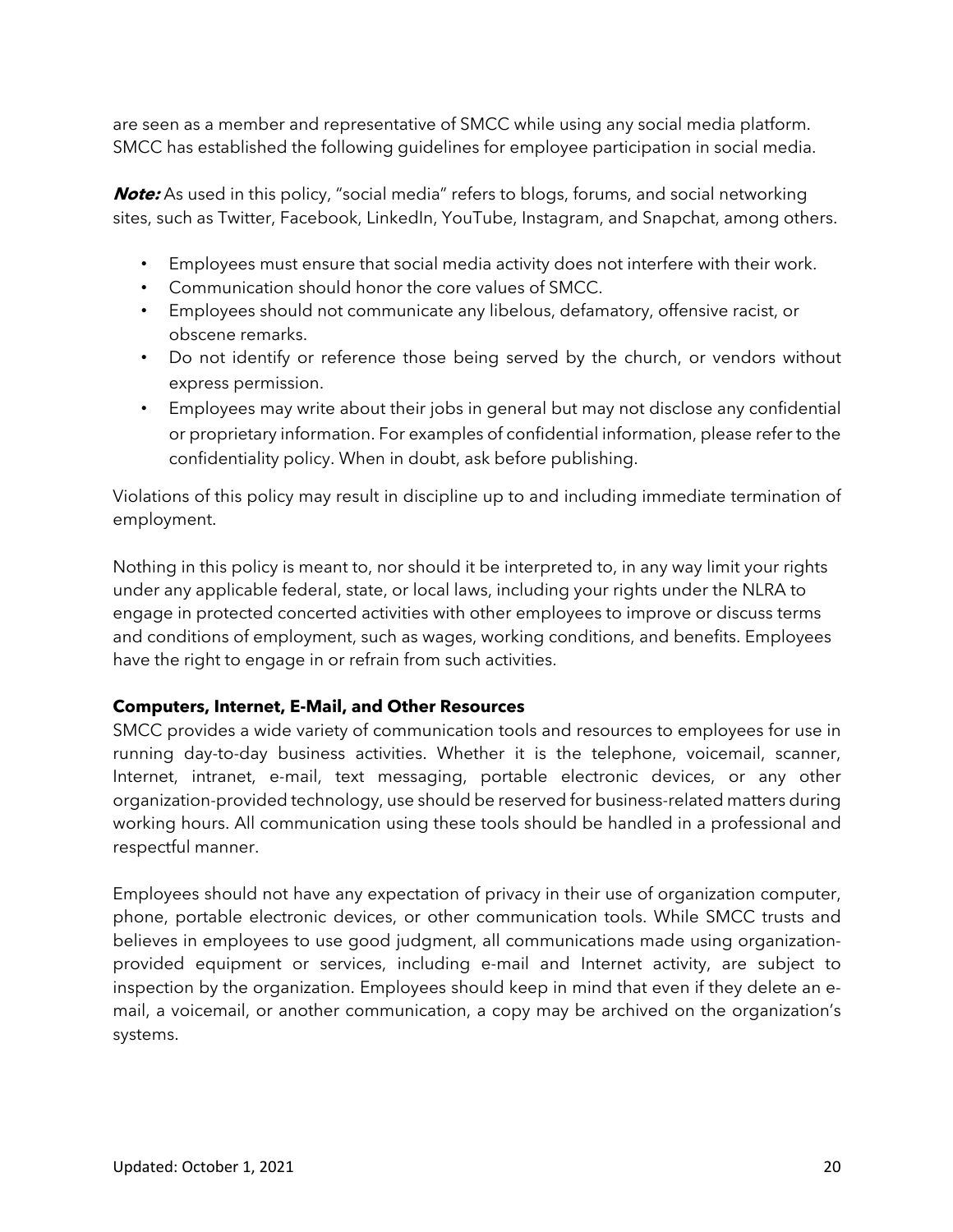### **Disciplinary Procedure**

Although your employment is based on mutual consent and both you and SMCC have the right to terminate employment at will, with or without cause or advance notice, we may use progressive discipline at our discretion.

Disciplinary action may be any of the following four steps: 1) verbal warning; 2) written warning; 3) suspension with or without pay; or 4) termination of employment. We will look at how severe the problem is and how often it has happened when deciding which steps to take. There may be circumstances when one or more steps are bypassed.

By using progressive discipline, we hope that most staff issues can be corrected at an early stage, benefiting both the employee and SMCC.

### **Expenses**

Some staff members, because of ministry responsibilities, may receive an expense budget each month. These funds are to be used to enhance their ministry and to connect with people. Therefore, using the memo line to describe the expense is very helpful. Other allowable uses include: food and refreshments bought for yourself AND a ministry leader/volunteer or a new attendee to your campus; food and refreshments bought for yourself while working with other staff members at another campus; food bought while attending a required SMCC event when food is not already provided. It is also allowable to use this expense account for your own child's care while attending a required SMCC event (only when childcare is not already provided by the church) and when you and your spouse are building a relationship with other individuals for ministry purposes (or some other way to connect). When doing ministry as a couple it is allowable to cover your own spouses' costs with this allowance. As with every purchase made with the church's funds, every staff expense needs to be substantiated with a receipt.

#### **Gas & Mileage**

Employees traveling between the Salt Lake City area (Salt Lake and Utah County) and St. George will be reimbursed at the standard IRS mileage rate for travel in excess of 60 miles.

### **Budgets**

The Lead Pastor and Elder Board approve a budget each year for the general operations of the church. This budget serves as a guideline for all SMCC expenditures. In addition to the budget, the church has specific procedures to assist staff members in the stewardship of the church resources that have been entrusted to us.

### **Spending Authorization**

Each budget section is assigned to a person for "primary authorization." Though this person may elect to delegate spending authorization to others, it is still their responsibility to oversee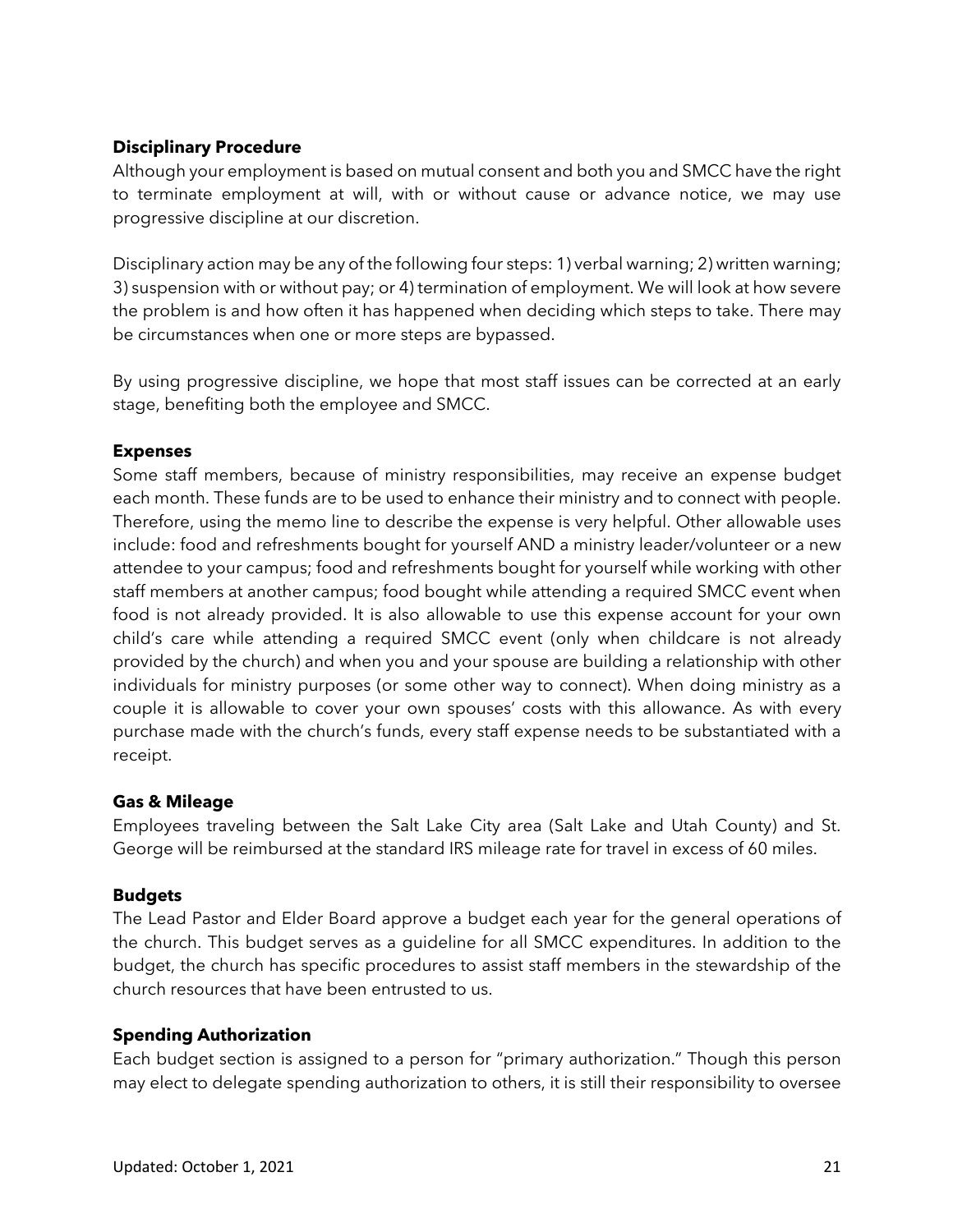and report on the budget items assigned. All purchases are to be within the standards set in the Purchasing and Contract policy which can be obtained from the campus support team.

## **Credit Cards**

SMCC credit cards may be issued to staff members based on business needs. Organization credit cards are intended for SMCC ministry and approved expenses only. The cardholder is responsible for submitting a monthly expense report outlining the charges, including receipts.

In the event that a staff member uses their organization credit card for a personal expense, they will need to immediately notify and reimburse SMCC for the amount charged. Multiple offenses of personal charges on an organization credit card will be subject to disciplinary action up to and including termination.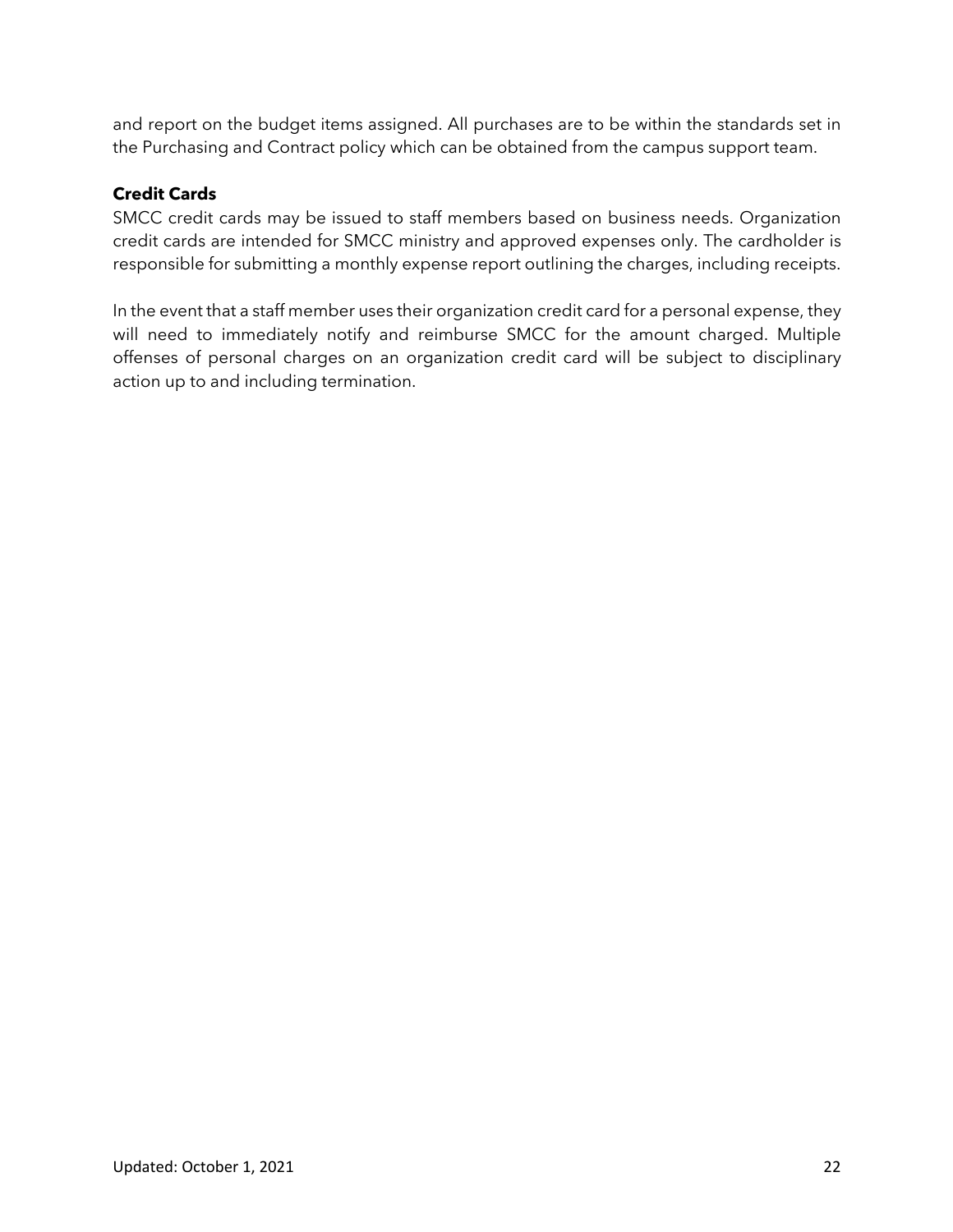# **Time Off and Leaves of Absence**

#### **Holidays**

As a regular full/part-time, exempt/non-exempt employee, you will receive the following paid holidays each year:

- New Year's Day
- Presidents' Day
- Memorial Day
- Independence Day
- Labor Day
- Thanksgiving Day
- Day after Thanksgiving
- Christmas
- Day after Christmas

Holiday pay is compensation at an eligible employee's regular rate of pay in order to observe the holidays listed above.

Hourly employees will receive holiday pay for all hours worked the week of a holiday, plus Holiday pay for their REGULARLY scheduled workdays, up to their standard daily hours. Holiday pay is not to be considered hours worked in the computation of overtime.

If an organization holiday occurs on an eligible employee's vacation day, it may be counted as a holiday instead of a vacation day.

Part-time employees will only receive holiday pay if the holiday falls on an employee's regularly scheduled workday.

Should an organization-recognized paid holiday fall on a full-time employees scheduled day off, the holiday will usually be observed on the next scheduled workday.

Employees who are eligible for paid holidays but who may be required to work on an organization holiday will be allowed to take the next scheduled workday off with holiday pay.

### **Vacation**

It is SMCC's intent to provides its employees the freedom they require to balance the responsibilities of both their work and homes lives, thereby maximizing their value to SMCC. For this reason, SMCC has chosen to forego implementation of a leave accrual or bank system of any sort. Full-time employees will be free to take leave as they require it with the exception of Sunday morning services and all-church events and with the approval from their manager.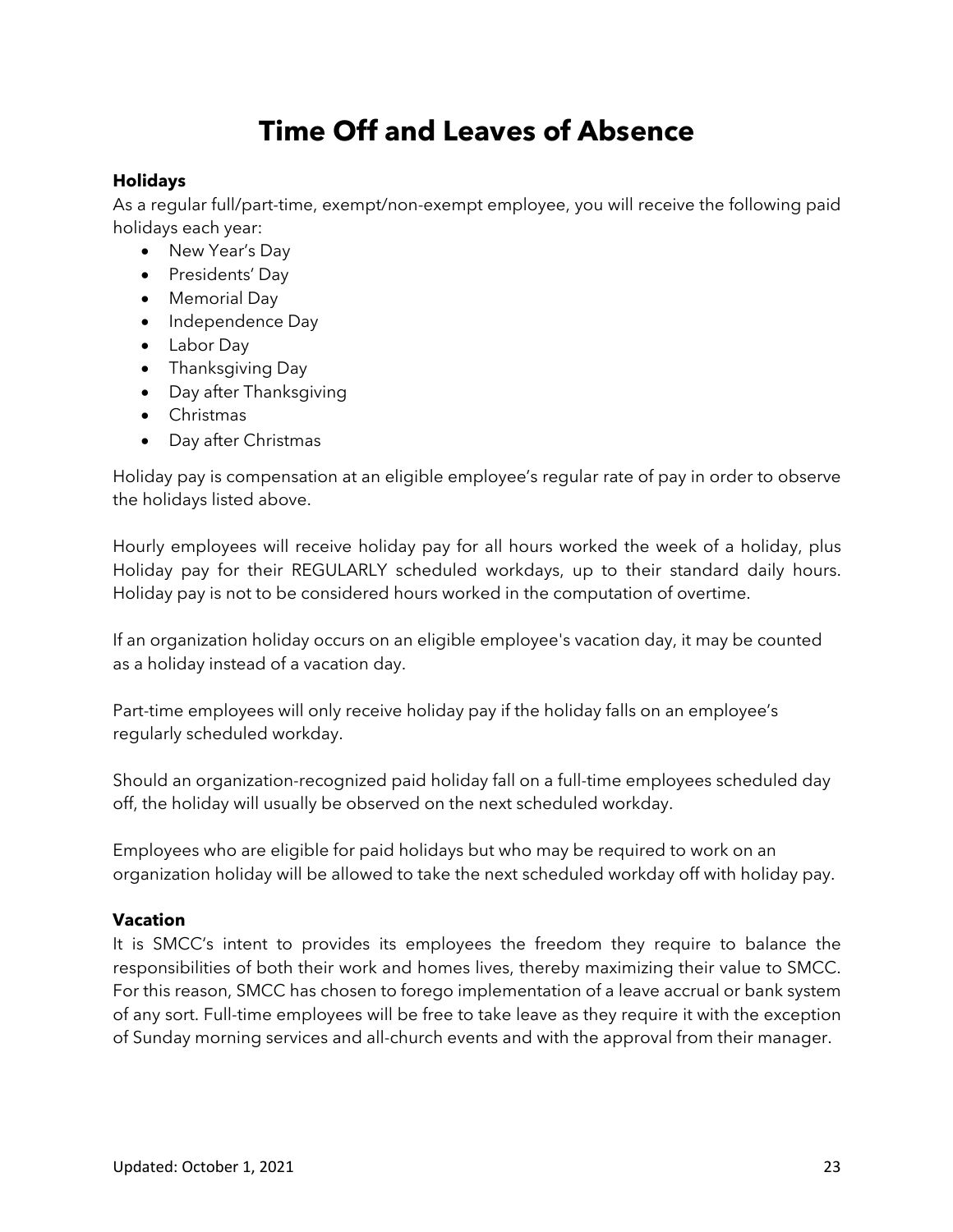As a church, SMCC relies heavily on our Sunday morning services. The following policy outlines the acceptable number of Sundays which may be requested off each calendar year (January – December).

| <b>Years of Service</b> | Sundays off per year     |
|-------------------------|--------------------------|
| $0 - 2$ years           | Up to 2 Sundays per year |
| $3 - 5$ years           | Up to 3 Sundays per year |
| 5+ years                | Up to 4 Sundays per year |

The SMCC time off policy is also subject to blackout dates that correlate with the yearly rhythm of ministry. Employees are not permitted to take vacation time during the following all staff events.

- The month of September Fall kick-off
- The week leading up to and including Christmas Eve
- The week leading up to and including Easter
- All staff retreats

All planned and paid time off must be approved by your manager at least two weeks in advance. Managers may choose to approve or decline paid time off based on business needs and individual job performance. SMCC will track leave usage for business purposes.

Except for those on protected leave (such as state or protected medical leave), if an employee is unable to meet the expectations of their position, SMCC reserves the right to temporarily revoke unlimited leave. Further, if gross abuse of this leave is observed, disciplinary action may be taken, which may include termination of employment.

Managers or human resources also reserve the right to request verification of absences (such as a doctor's note) when legal and appropriate to do so.

Vacation time will not carry over or be accrued and will not be paid out upon separation of employment.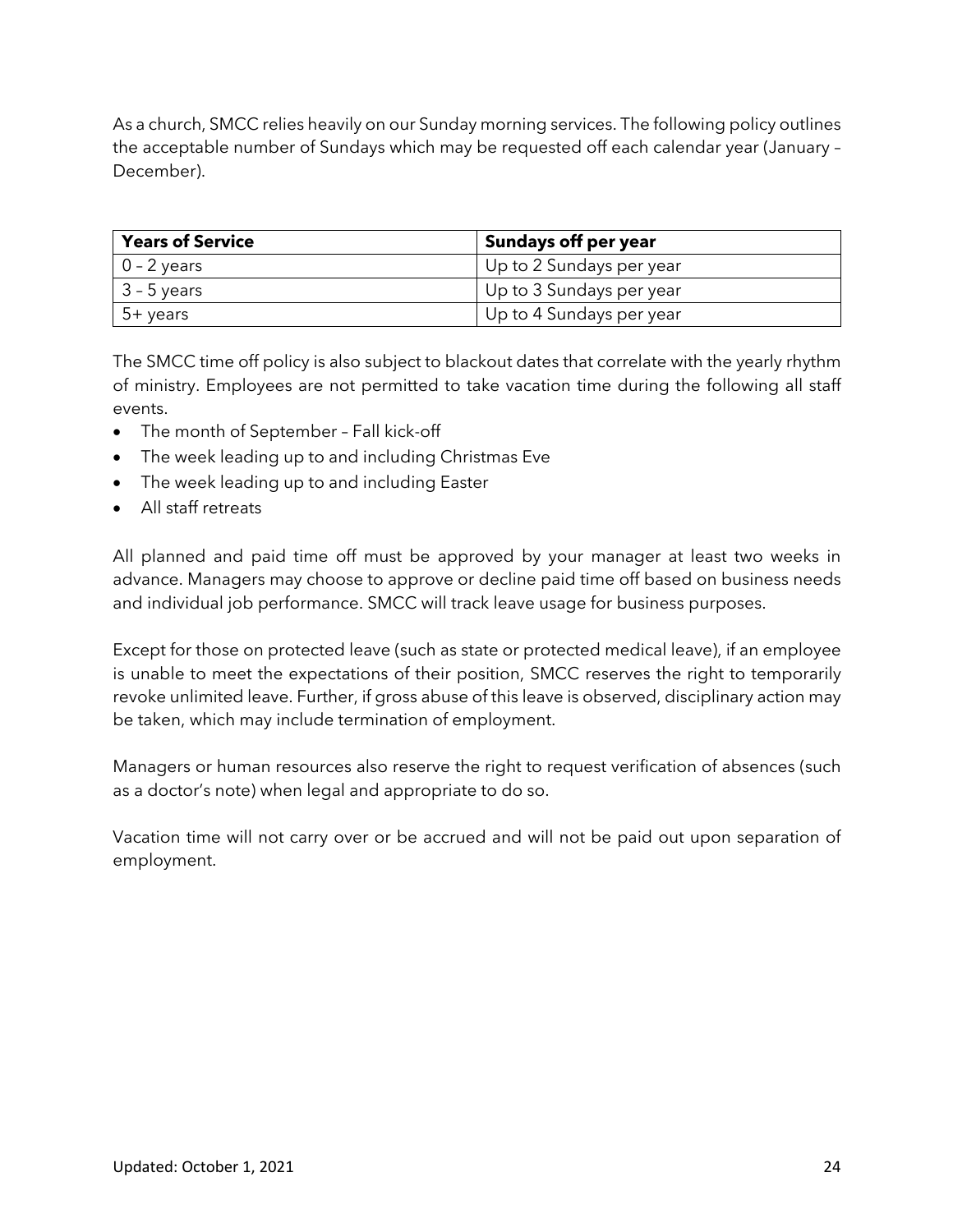# **Employee Benefits**

SMCC recognizes the value of benefits to employees and their families. The organization supports employees by offering a comprehensive and competitive benefits program. For more information regarding benefit programs, please refer to the organization Summary Plan Descriptions (SPDs), which can be requested from the campus support team, or contact the HR department. To the extent the information provided here conflicts with the SPD or full plan document, the full plan document will control.

#### **Medical and Dental Insurance**

Full-time employees working 30 hours or more per week are eligible for medical and dental insurance as well as health savings accounts on the first of the month following 30 days of service. To keep coverage in force, every insured employee must work a minimum of 30 hours per week.

Employees will be responsible for paying their portion of insurance premiums while on a leave of absence exceeding 30 days.

#### **403(b) Plan**

SMCC recognizes the importance of saving for retirement and offers eligible employees a 403(b) plan.

Eligibility, vesting, and all other matters relating to these plans are explained in the SPD that can be obtained from the campus support team or human resources.

### **SMCC Development Dollars**

SMCC supports the participation of staff members and their families in the activities of SMCC and its ministries. In many of the environments, staff members are called on to play an unofficial role in the execution of the activity.

In an effort to recognize and honor this reality, as well as to provide a benefit to active full-time and part-time staff members, SMCC employees are eligible to receive reimbursement for the cost associated with SMCC activities on an annual basis, according to the following schedule:

- Full-time employees Up to \$200/year
- Part-time employees Up to \$100/year

This benefit can also be used by the staff member to offset the cost of participation in SMCC sponsored events for their immediate family members. It is not required that the staff member be serving at the event or activity for which reimbursement is requested.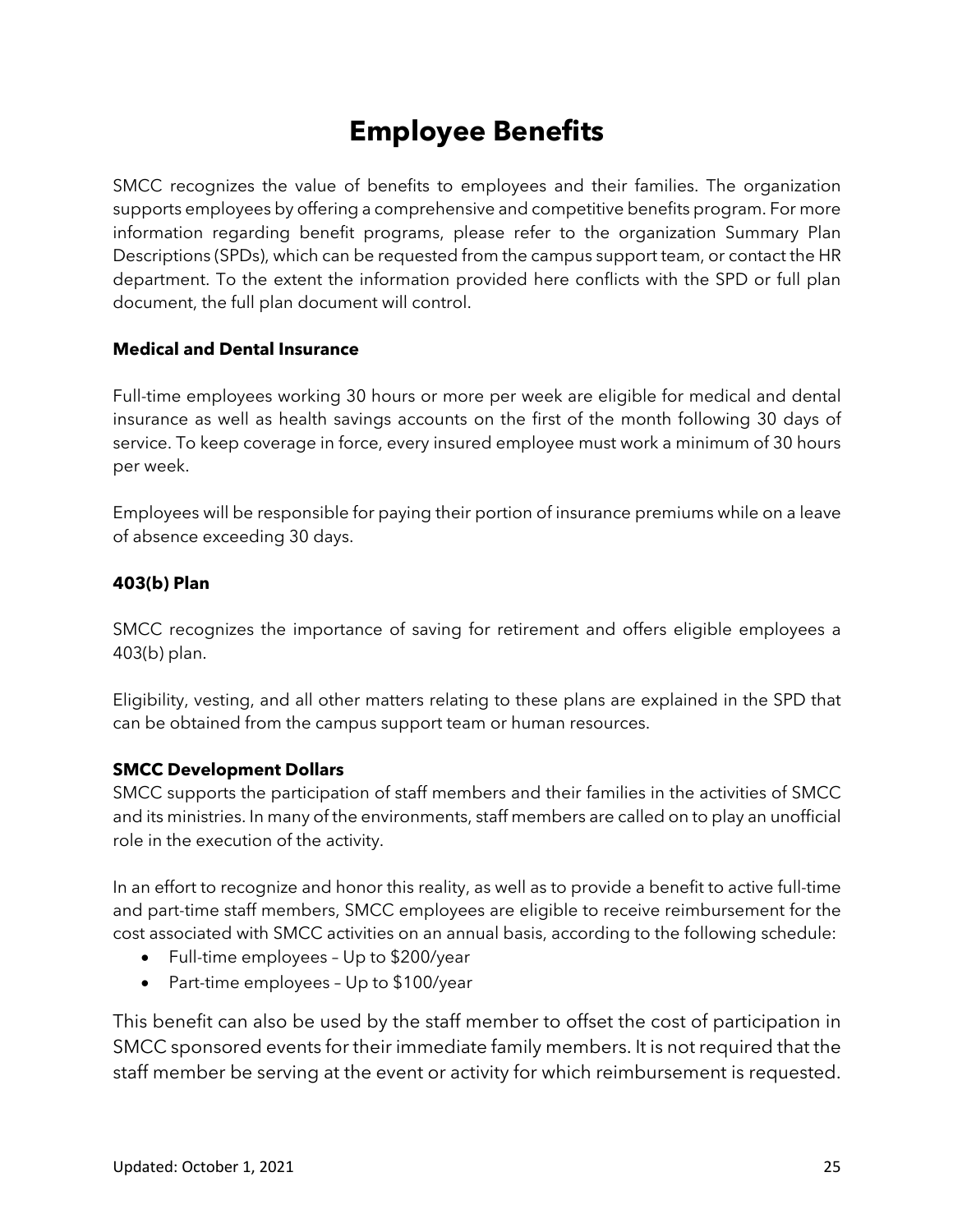Eligible costs include event registration fees, tickets, books necessary for the classes, or activities.

Any unused reimbursement funds will be forfeited at the end of the calendar year.

## **Workers' Compensation**

SMCC pays the entire cost of workers' compensation insurance. The insurance provides coverage for related medical and rehabilitation expenses and a portion of lost wages to employees who sustain an injury on the job.

The organization abides by all applicable state workers' compensation laws and regulations. If an employee sustains a job-related injury or illness, it is important to notify the supervisor and HR immediately. The supervisor will complete an injury report with input from the employee and return the form to the HR department. HR will file the claim with the insurance organization. In cases of true medical emergencies, report to the nearest emergency room.

Employees will not be paid vacation or sick leave for approved absences covered by the organization's workers' compensation program.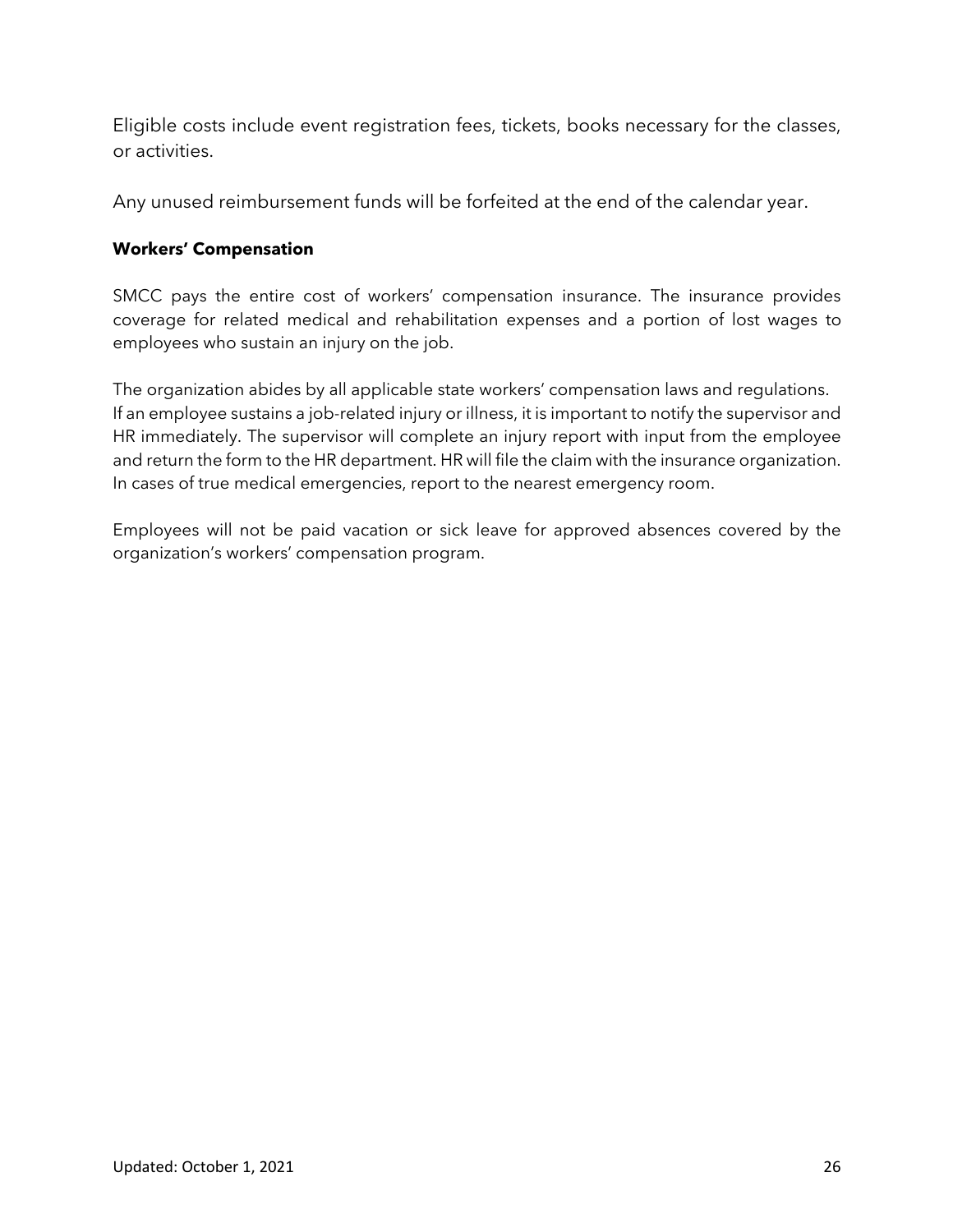#### **EMPLOYEE HANDBOOK ACKNOWLEDGMENT AND RECEIPT**

I hereby acknowledge receipt of the employee handbook of SMCC**.** I understand and agree that it is my responsibility to read and comply with the policies in the handbook.

I understand that the handbook and all other written and oral materials provided to me are intended for informational purposes only. The handbook, organization practices, and other communications do not create an employment contract or term. I understand that the policies and benefits, both in the handbook and those communicated to me in any other fashion, are subject to interpretation, review, removal, and change by management at any time without notice.

I further understand that I am an at-will employee and that neither this document nor any other communication shall bind the organization to employ me now or hereafter and that my employment may be terminated by me or the organization without reason at any time. I understand that no representative of the organization has any authority to enter into any agreement for employment for any specified period of time or to assure any other personnel action or to assure any benefits or terms or conditions of employment or make any agreement contrary to the foregoing.

This handbook and the policies and procedures contained herein supersede any and all prior practices, oral or written representations, or statements regarding the terms and conditions of your employment with SMCC. By distributing this handbook, SMCC expressly revokes any and all previous policies and procedures which are inconsistent with those contained herein.

I also understand and agree that this handbook may not be modified orally and that only the elder board may approve policy changes. I also understand that if such a change is made, it must be in writing and signed by the elder board.

Employee's Name in Print

\_\_\_\_\_\_\_\_\_\_\_\_\_\_\_\_\_\_\_\_\_\_\_\_\_\_\_\_\_\_\_\_\_\_\_\_\_

\_\_\_\_\_\_\_\_\_\_\_\_\_\_\_\_\_\_\_\_\_\_\_\_\_\_\_\_\_\_\_\_\_\_\_\_\_

\_\_\_\_\_\_\_\_\_\_\_\_\_\_\_\_\_\_\_\_\_\_\_\_\_\_\_\_\_\_\_\_\_\_\_\_\_\_

Signature of Employee

Date Signed by Employee

### **TO BE PLACED IN EMPLOYEE'S PERSONNEL FILE**